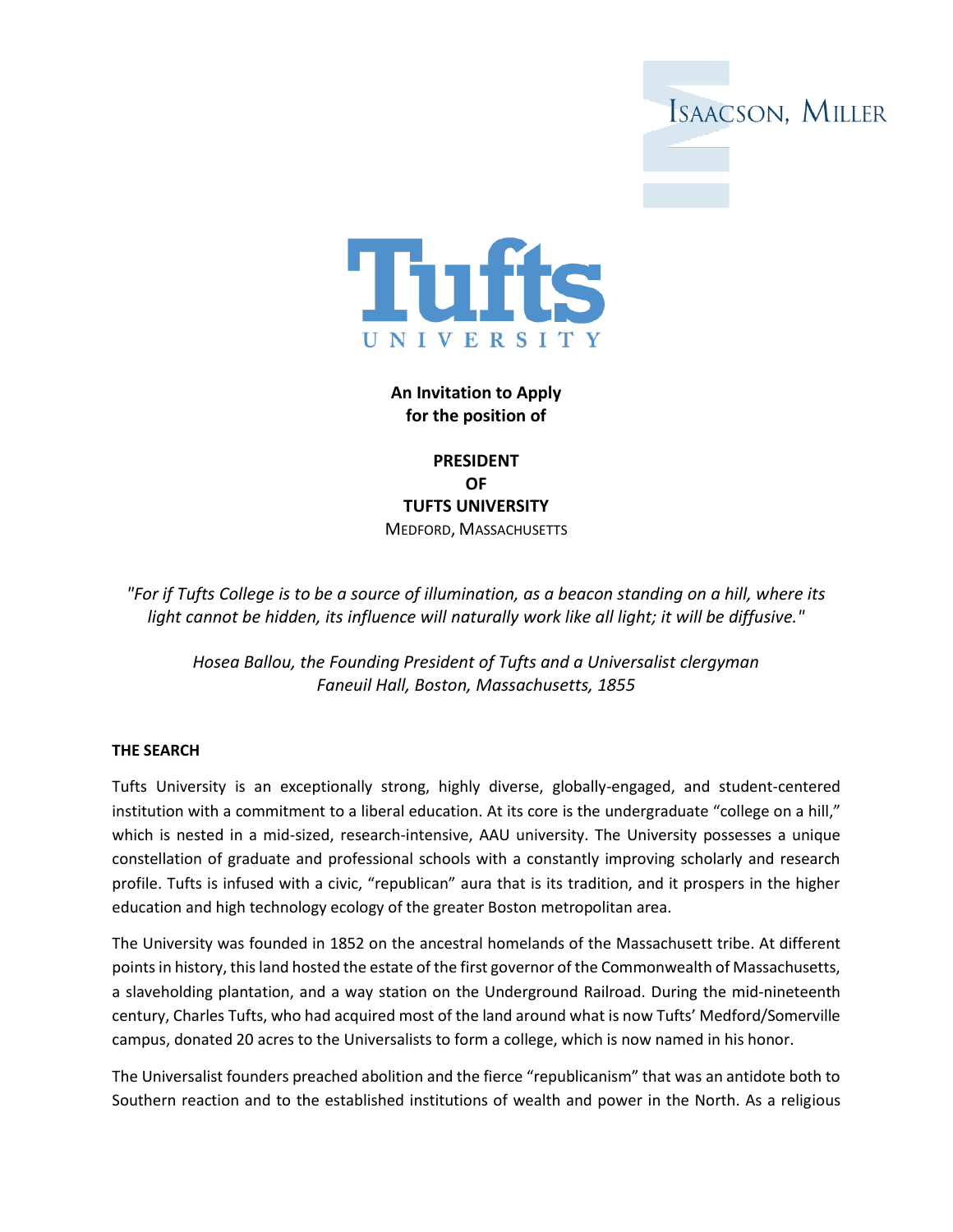movement, they were tolerant, inclusive, civic, and morally persuasive. They founded Tufts as a small liberal arts college perched on a hillside, with an expansive view of the city of Boston in the distance, a view and ethic it retains.

In its earliest days, rooted in these moral convictions, Tufts educated broadly. It enrolled students from all walks of life: the children of early Anglo immigrants as well as the children of the burgeoning, ethnic immigrant populations of the late 19<sup>th</sup> and the 20<sup>th</sup> centuries. Students gained an education grounded in the liberal arts that was informed by Universalist notions of social justice and civic engagement.

More recently, Tufts has attracted exceptionally strong students and faculty, competitive with the world's finest universities. The University educates approximately 13,300 students, almost equally divided between undergraduate and graduate students. At the undergraduate level, it is one of the most selective universities in the country, with an acceptance rate of 9 percent for the class of 2026. Tufts provides these students with an intimate learning environment marked by a 9:1 student-faculty ratio. The graduate and professional schools are similarly distinguished and selective, each with its own strategy for continuous improvement. Despite the clear academic strengths of the student body, Tufts has a culture of community and support; it is not a cutthroat place. It intends to be personal and supportive, a place where students develop genuine, lifelong friends. It has a strong tradition of teaching and research: the 1580 faculty members—995 of whom are full-time—are known as the quintessential teacher-scholars. Once the Medical School and Wellforce health system—[now Tufts Medicine](https://now.tufts.edu/2022/03/01/wellforce-health-system-changes-its-name-tufts-medicine)—are fully aligned, the University will do approximately \$250 million in sponsored research, up from \$162 million in 2013. The students and faculty are supported in their work by approximately 3,400 dedicated staff, who are essential members of the community. In acknowledgement of its history and of the land on which it resides, Tufts has developed a land acknowledgment committee and initiated an anti-racism initiative.

The University sponsors the [School of Arts and Sciences](https://as.tufts.edu/) (including th[e School of the Museum of Fine Arts\)](https://smfa.tufts.edu/), [Graduate School of Biomedical Sciences,](https://gsbs.tufts.edu/) [School of Dental Medicine,](https://dental.tufts.edu/) [School of Engineering,](https://engineering.tufts.edu/) [Fletcher](https://fletcher.tufts.edu/)  [School,](https://fletcher.tufts.edu/) [School of Medicine,](https://medicine.tufts.edu/) [Friedman School of Nutrition](https://nutrition.tufts.edu/) Science and Policy, [Cummings School of](https://vet.tufts.edu/)  [Veterinary Medicine,](https://vet.tufts.edu/) [Tisch College of Civic Life,](https://tischcollege.tufts.edu/) an[d University College.](https://universitycollege.tufts.edu/) It operates on four campuses, with the undergraduate program, Arts and Sciences, Engineering, Fletcher School, and Tisch College in Medford; the health sciences schools in downtown Boston; the School of the Museum of Fine Arts in Boston's Fenway neighborhood; and the Cummings School of Veterinary Medicine in rural Grafton.

The University is on strong financial footing with an annual operating budget of approximately \$1 billion and net assets totaling \$3.6 billion; this includes an endowment totaling \$2.7 billion, up from \$1.5 billion in 2011. The President, Board, other senior leaders, and dedicated alumni volunteers have raised approximately \$1.4 billion toward the comprehensive *[Brighter World](https://alumniandfriends.tufts.edu/brighterworld)* campaign, and they expect to reach, if not surpass, the campaign's \$1.5 billion goal before the next President arrives on campus. In the immediate past and financed for the immediate future, Tufts has invested over \$1 billion in campus capital improvements through a combination of university funds, fundraising, and bonding. Standard and Poor's and Moody's rate its bonds as AA- and Aa3, respectively, both with a stable outlook.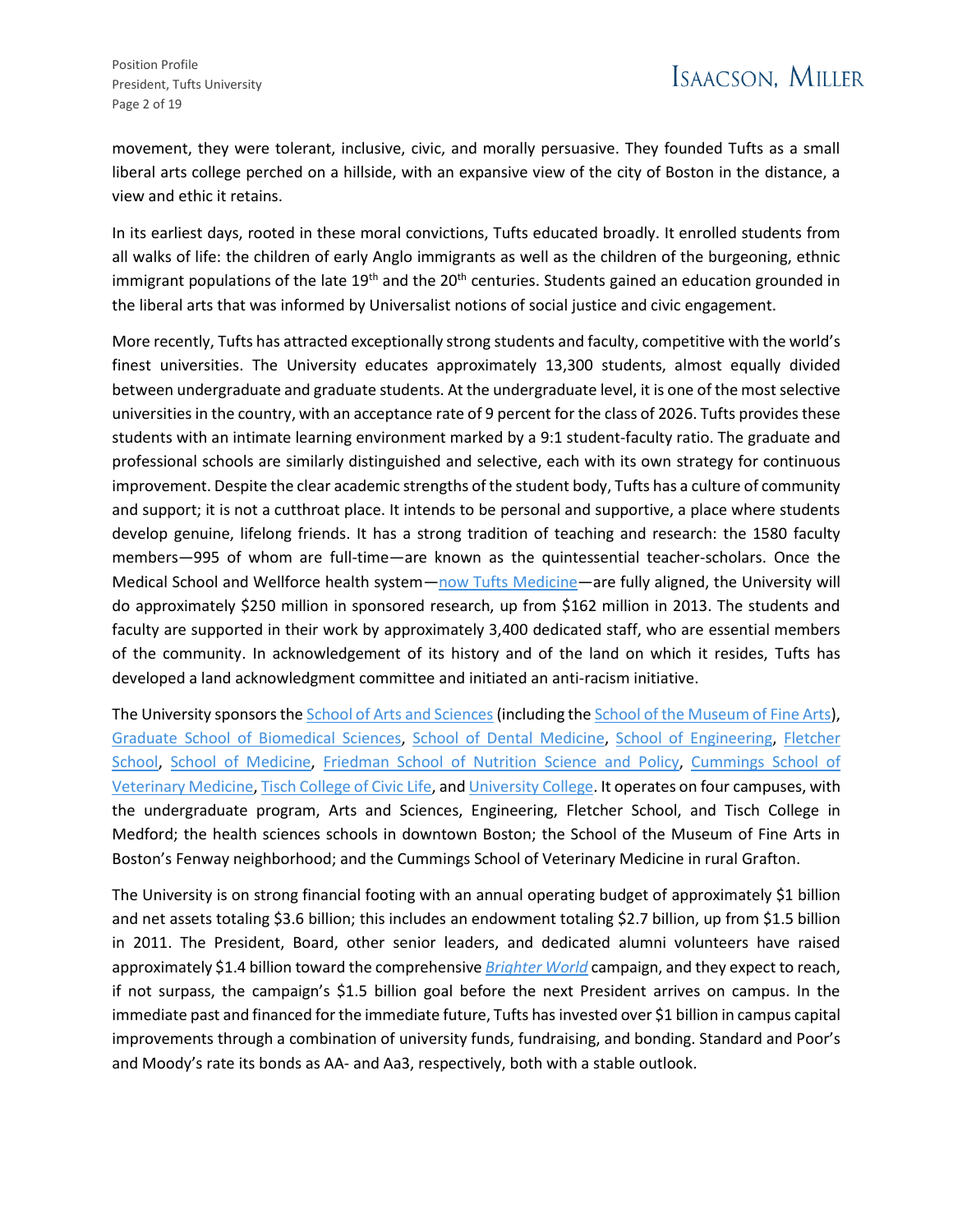Position Profile President, Tufts University Page 3 of 19

For nearly two generations, Tufts has been led by a series of powerful presidents who marshaled the commitment of its trustees, faculty, staff, alumni, and donors to build an ascending, mid-sized, liberal artsoriented university. It seeks a President who will accelerate the University's already considerable momentum and secure its position as a great, mid-sized, student-centered research university. The President will be a seasoned and energetic leader with the intellectual vision, moral clarity, and global perspective to guide Tufts, and the personal qualities to inspire the broad and diverse University community. Compelling candidates will bring demonstrated experience crafting and advancing a vision and strategic plan for an institution; an inherently interdisciplinary outlook with the ability to bring people and units together across institutional and disciplinary boundaries; an innate commitment to diversity, inclusion, anti-racism, active citizenship, and civic engagement; an entrepreneurial approach to fundraising and developing new sources of revenue; a leadership style that centers people above all else; and a strong moral compass to lead the University through the unknown challenges that lie ahead.

Tufts University has retained Isaacson, Miller, a national executive search firm, to assist in the recruitment of its next President. Please direct all applications, nominations, and inquiries to Isaacson, Miller, as indicated on page 9 of this document.

### **THE ROLE OF THE PRESIDENT: KEY OPPORTUNITIES AND CHALLENGES MOVING FORWARD**

The next President of Tufts will sustain and accelerate the considerable momentum of the University, ensuring that it continues to provide a transformative experience for all students and faculty, regardless of background or identity, as they generate bold ideas, innovate to meet the grand challenges of our time, and distinguish themselves as active citizens of the world.

As the Chief Executive Officer, the President holds responsibility for the overall management and direction of the University; sets a vision and strategic plan to lead the institution forward; develops and maintains relationships with diverse constituents, both internal and external; raises funds and develops new sources of revenue to support the University's continued growth; and serves as the face and voice of the institution. The President will be supported in this work by th[e senior leadership team,](https://www.tufts.edu/about/university-leadership) which includes the following direct reports: Provost and Senior Vice President; Executive Vice President; Senior Vice President for University Advancement; Senior Vice President for University Relations and General Counsel; Chief of Staff and Assistant Secretary of the Corporation; and Director of Athletics. The Dean of the School of Medicine and Chief Academic Officer of Tufts Medicine reports jointly to the President of Tufts University and the President and CEO of Tufts Medicine, and secondarily to the Provost of Tufts University.

Building upon the strong foundation that already exists, the President will address the following challenges and strive to use them as opportunities to propel the University to even greater eminence:

## *Craft a vision that strengthens the reputation of Tufts and positions it as an enduring, great, and distinctive university*

Over the course of its history, Tufts has created an inclusive, civically-committed, globally-engaged, liberal arts undergraduate college, nested in an increasingly successful research university with a unique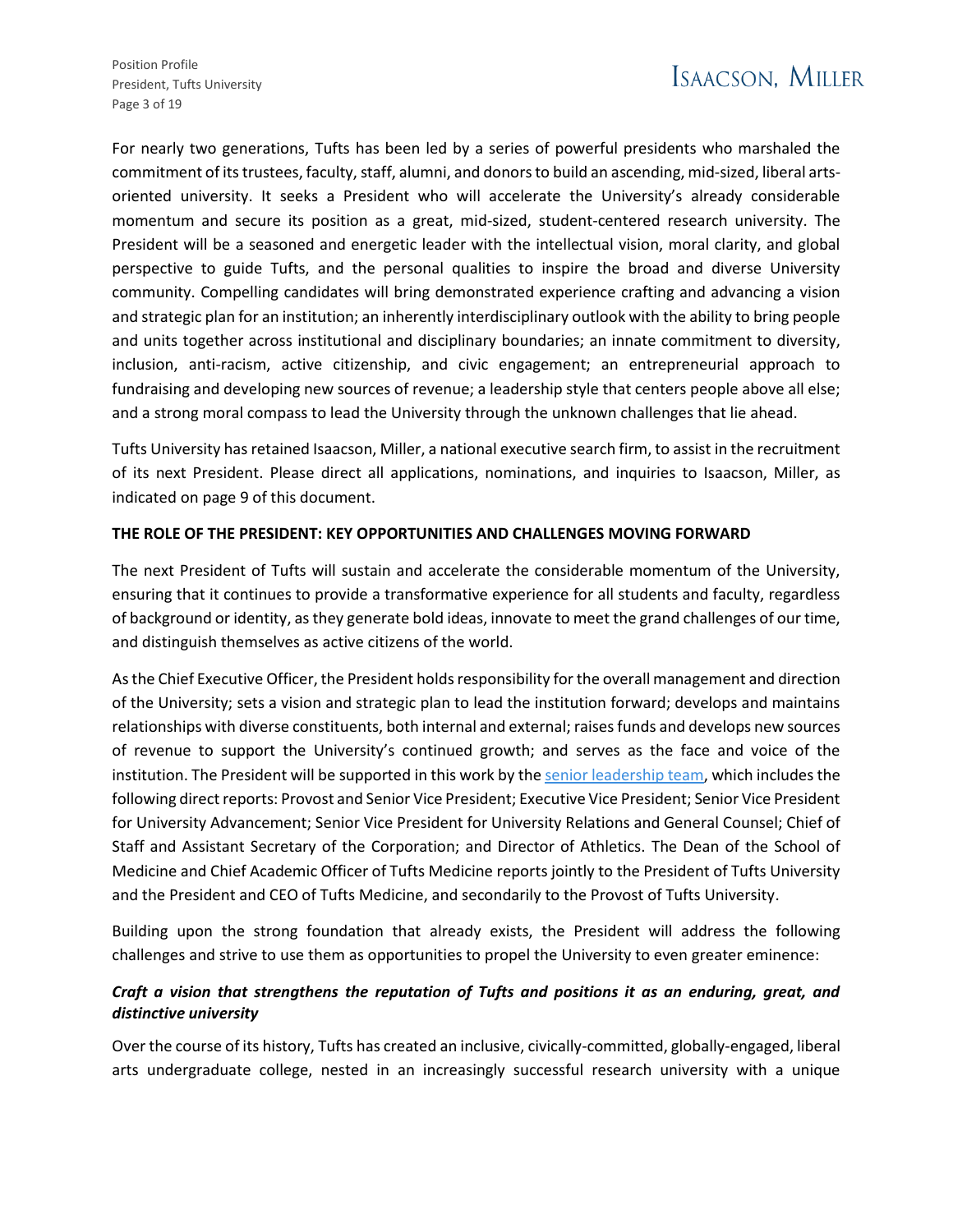constellation of professional and graduate schools. With strong leadership, the University has prospered: its reputation and appeal continue to rise alongside its scholarly profile.

The University created its last strategic plan—*[T10](https://provost.tufts.edu/strategic-planning/)*—in 2013, and execution on it has exceeded expectations. As that ten-year plan concludes, Tufts stands at a vital moment, with the need to envision an even stronger national and global identity; to accentuate its position in higher education; and to strengthen its commitment to civil discourse, its supportive, generous, and inclusive culture, its strengths across all the disciplines, its civic engagement, and its scholarly intentions. To bring this vision to life, the President will lead an inclusive, community-engaged visioning and strategic planning process that outlines the University's key strategic imperatives. Tufts is prepared for an ambitious vision and strategic plan, rooted in the values that have informed the University's trajectory to date, that guide the community forward through the uncharted terrain ahead and galvanize the diverse stakeholders across the University and beyond to action.

## *Create opportunities to address the grand challenges of today's world through collaborations between the schools*

Tufts has an impressive array of schools operating in a deeply entrenched Responsibility Centered Management (RCM) budget system that has served the University well, supporting strong deans and driving innovation. This system has facilitated the growth of a number of popular entrepreneurial initiatives—such as the [Tufts Gordon Institute](https://gordon.tufts.edu/) in the School of Engineering and th[e Tufts Finance Initiative](https://tfn.tufts.edu/get-involved/tufts-finance-initiative/) in the College of Arts and Sciences—that offer students practical content embedded in the liberal arts and engineering curricula. However, owing in part to this system, the University is highly decentralized, and the success of separate schools has come at the cost of large-scale research and cross-disciplinary teaching efforts that must, by their nature, cross departmental and school lines. Aligned with this, Tufts has traditionally had a modest Provost office with limited central resources. The University has undertaken a substantial re-organization of the Provost office and provided the staffing for University-wide planning and coordination. In this next iteration of Tufts' trajectory, the University must enact larger research and teaching initiatives that are aimed directly at the grand challenges that face our global society. This will require an inclusive planning process, support for new organizational models, collaborations with other universities and colleges, a careful examination of the budget system, and creative thinking around ways to leverage both central University resources and the contributions of the individual schools. The President will lead this effort in a way that respects the autonomy and identity of each school while also recognizing that advancing Tufts' position requires an academic ambition that combines the strengths of all the University's parts.

### *Strengthen the student experience for all undergraduate and graduate students*

As an institution that prides itself on the strength of its liberal arts core, Tufts has long invested in its undergraduate program and ensured undergraduate students benefit from a supportive community and rich opportunities in their educational experience. As a result, the University has created a fine student experience that drives enviable enrollment and sustains impressive retention and graduation rates. Tufts students are engaged in civic life as well as research opportunities both on and off campus. Faculty are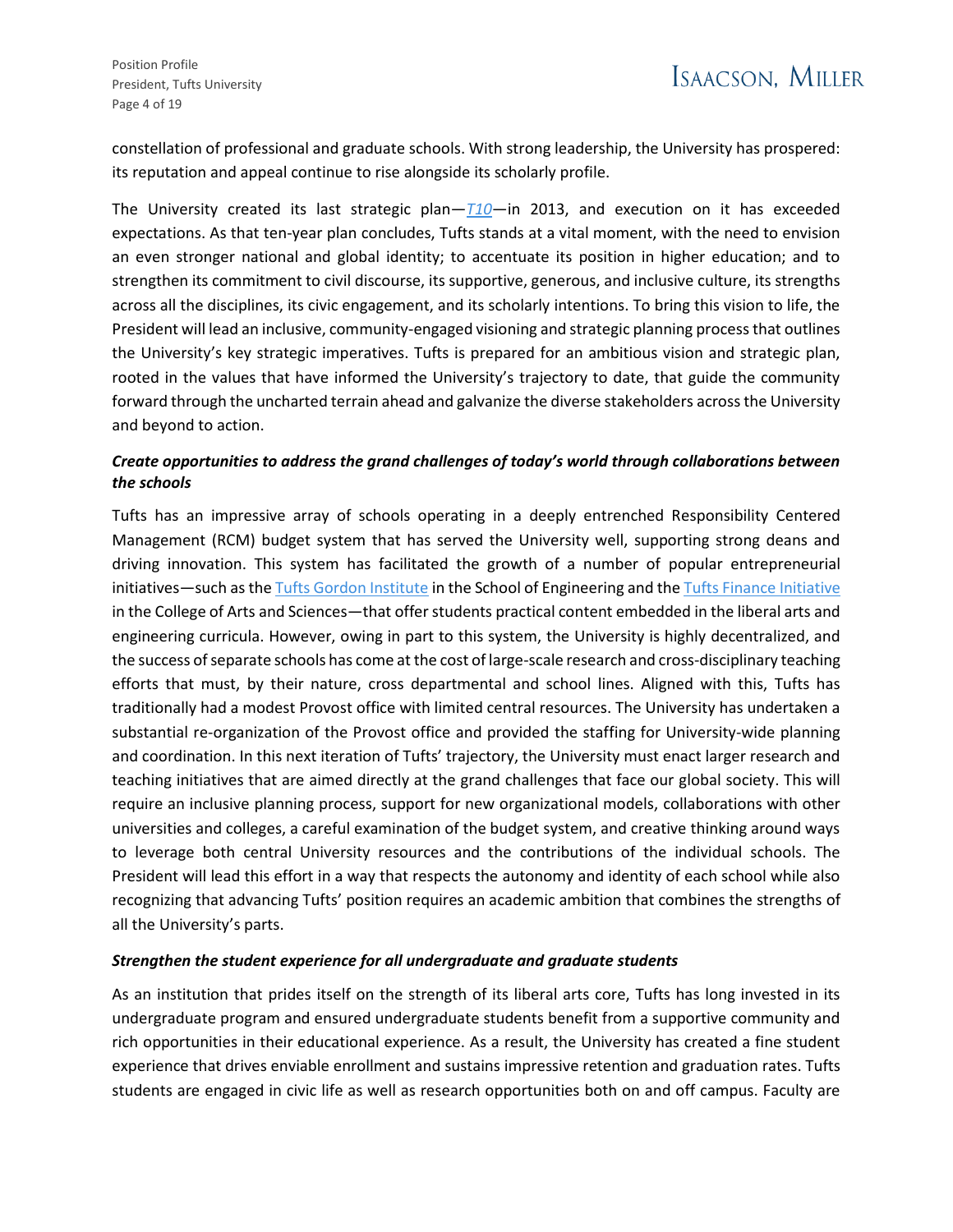attentive and support strong academic programs in every school, which attract distinguished undergraduate and graduate students alike. These students experience the University in many ways, both in and out of the classroom: through their academic life, through an eclectic menu of experiential education opportunities, and through student life programming, which overlaps with academics and experiential learning but is not always intentionally aligned. Tufts has all the fundamentals.

Like students at many universities, Tufts students have worked exceptionally hard to achieve admission, and many carry an unfortunate level of fatigue and anxiety, expressed in their demand for advising and mental health services. The University has the opportunity to build on its already strong foundation, curating an even more successful, supportive, and integrated student experience that provides guidance to this generation of students on their journeys of discovery, supports them as they seek to understand the world and find their places in it, and directly addresses the fears and anxieties they carry. To this end, the President will lead a concerted effort to attend to both the undergraduate and graduate student populations, ensuring that all students have access to the sense of supportive community that has distinguished Tufts from its peers for so long. The President will continue to strengthen the undergraduate experience and extend needed supports and resources to graduate students. Critically, as the University grows increasingly diverse across all metrics, the President will ensure that all students, regardless of background and identity, find both the supportive community and resources needed to achieve the promise of this transformative experience.

# *Provide increasingly affordable access to undergraduates and increasingly generous support to graduate students*

Tufts has a modest endowment for its ambitions. It meets full need for undergraduates and stretches to provide stipends and financial aid to its graduate and professional students. It raises tuition regularly and, for many of its programs, it has some of the highest tuitions in the country. The results often squeeze middle-class families, young families, and emerging scholars in graduate programs as they consider Tufts against other competitive programs that are more richly endowed. As Tufts turns to the next decade, it cannot meet its own ideals unless it commits additional resources toward making the University more affordable at both the undergraduate and graduate level.

## *Lead the University community with nuance and grace as it navigates issues of civil discourse and free speech while seriously engaging the most divisive issues on campus and in our society*

Tufts has a long history of civic commitment and engagement. In the last 25 years, Tisch College has had a pervasive effect on the Tufts campus, creating curriculum, reaching across the whole university, engaging the broader community, and ensuring civic life is essential to the Tufts experience. As Tufts continues to grow increasingly diverse and as society grows increasingly polarized, issues of free speech, hate speech, and how to engage across differences will be of critical importance. Like most colleges and universities, Tufts has managed its own share of controversies. It has launched efforts to combat [racism](https://president.tufts.edu/news/2021/02/17/the-path-to-becoming-an-anti-racist-institution/) and [anti-Semitism,](https://president.tufts.edu/news/2022/01/20/addressing-antisemitism-at-tufts/) and it defends free speech. The University engages divisive and civic issues and leads with its moral core. The next President must lead through the tumultuous times ahead with knowledge, nuance, and grace.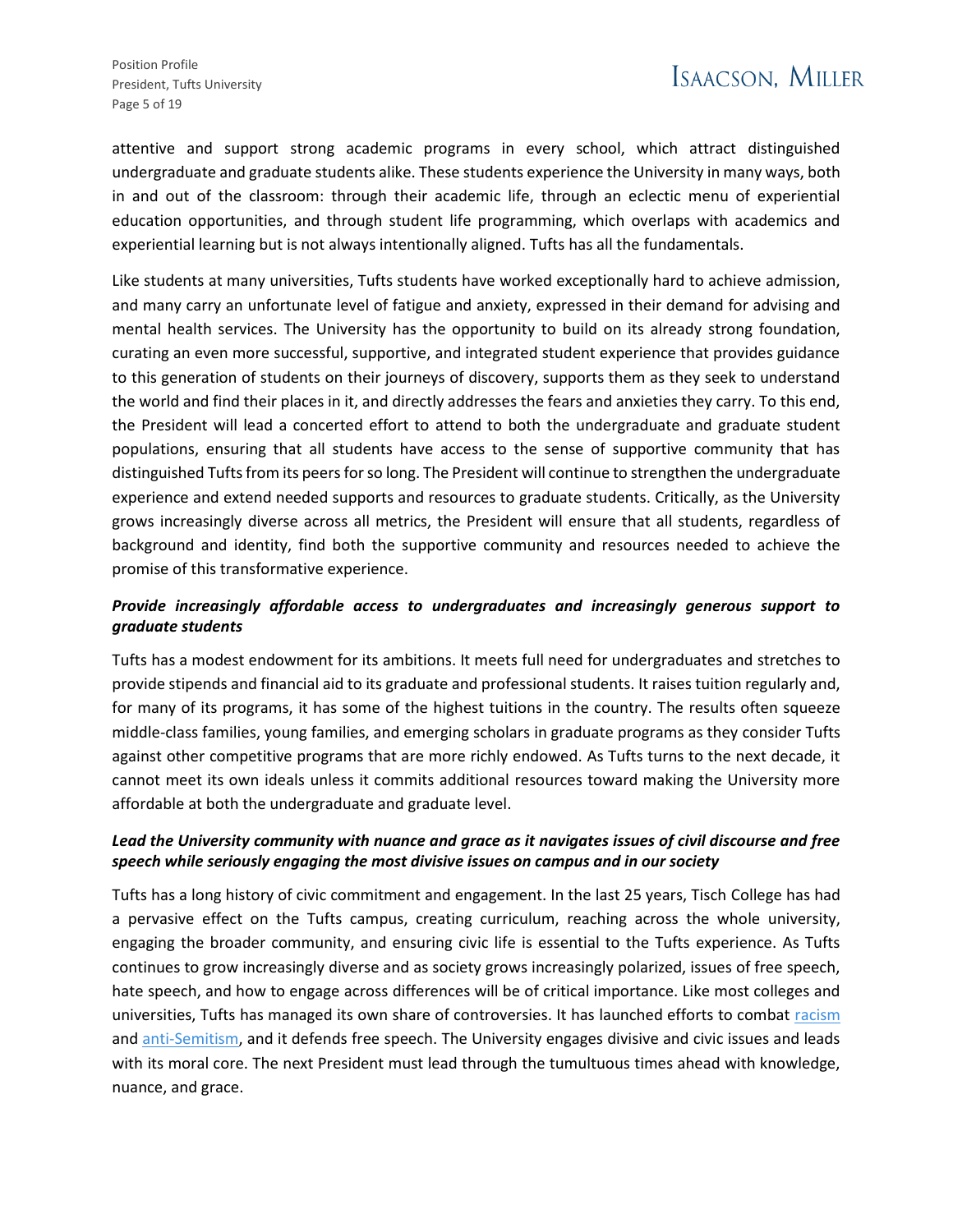## *Invest in the burgeoning research enterprise to secure Tufts' position as a great, student-centered research university*

Tufts has moved firmly and steadily to a position of research distinction. The University has crossed a critical line, garnering \$200 million in sponsored research—a total that will increase to approximately \$250 million once the Medical School and [Tufts Medicine](https://now.tufts.edu/2022/03/01/wellforce-health-system-changes-its-name-tufts-medicine) are fully aligned—and improving its prominence across schools and disciplines. The Carnegie Foundation ranks Tufts as an R1 Research Institution, and in 2021, the University was admitted into the Association of American Universities (AAU)—one of only 66 universities in the consortium—confirming the University's scholarly prowess. It is on a fine trajectory.

As Tufts becomes even more research intensive, the University must allocate resources to both recruit the finest young scholars and retain the most productive senior faculty, a complex task in an expensive housing market. While Tufts has a full array of health science schools, its research and academic interests are not limited to STEM disciplines; the University has also made serious commitments in the arts, humanities, and social sciences, acquiring the School of the Museum of Fine Arts and nurturing its success. Tufts recognizes that the humanities are a path to wisdom in this demanding time, and with its unique resources across the University, Tufts can support increasingly interdisciplinary efforts. All of Tufts' faculty require the facilities, cores, and libraries to develop further eminence. Importantly, the President must not forget that Tufts is, at its core, a student-centered institution, and investments in the research enterprise should also create new opportunities for student learning and engagement in this work.

The President must continue to invest in and strengthen the research enterprise across the schools, identify focal points of excellence around which to coordinate interdisciplinary scholarly activity, and recruit and develop ever-stronger faculty and students who will contribute to the academic profile of the institution.

### *Champion the values of diversity, inclusion, and anti-racism*

Since its founding, Tufts has committed itself to a civic, activist tradition, in which it admits and educates citizens from all walks of life. Many of the earliest students were first-generation, and the University quickly welcomed the children of recent immigrants onto its campus. More recently, Tufts has worked explicitly to increase the racial, ethnic, and socio-economic diversity of the undergraduate student body. Almost half of the Class of 2025 are people of color, and the University meets 100 percent of demonstrated financial need for undergraduate students. At the same time, the University has also turned its attention to increasing the demographic diversity of the faculty, staff, and graduate students. The next President will build on this work, seeking both to increase the demographic diversity among all groups related to the University and endeavoring to create a culture that ensures people from all backgrounds and walks of life feel confident that they belong at Tufts. As part of this work and of critical importance, the President will play a significant role in the process of [molding Tufts into an anti-racist institution.](https://president.tufts.edu/news/2021/02/17/the-path-to-becoming-an-anti-racist-institution/)

### *Shape, launch, and execute the institution's most impressive capital campaign yet*

As the \$1.5 billion *[Brighter World](https://alumniandfriends.tufts.edu/brighterworld)* campaign comes to a successful close, the President will have the opportunity to shape and launch the University's next capital campaign. The University will need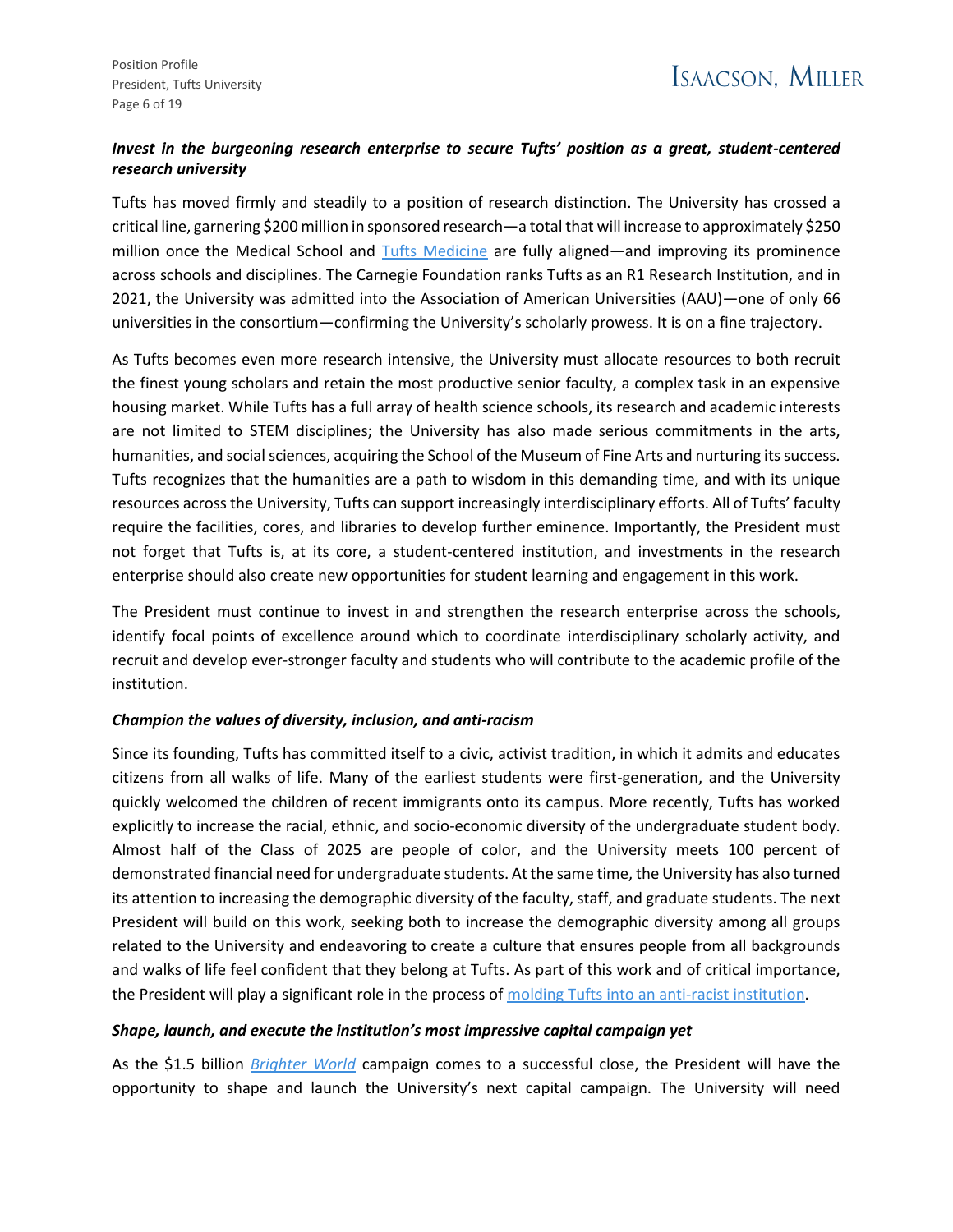Position Profile President, Tufts University Page 7 of 19

additional resources for several key priorities, including: financial aid for undergraduate and graduate students alike, especially as Tufts ranks among the most expensive institutions to attend and costs of living in the Greater Boston area continue to rise; faculty recruitment and development, which are of critical importance to developing the academic enterprise of the University; and capital projects and improvements that ensure the students and faculty have the support needed to engage in their scholarly and co-curricular activities and advance the University's progress on its sustainability goals. Early in the President's tenure, the Board and other senior leaders will look to the President to lead an effort to define the overarching vision for the campaign, the specific contours of these priorities, and the strategic initiatives and programs that will aid Tufts and appeal to donors. The Board anticipates supporting the President on the successful execution of the University's most ambitious campaign yet.

#### *Develop entrepreneurial programs and partnerships that lead to new revenue streams*

Over the last several years, Tufts has built ou[t University College,](https://universitycollege.tufts.edu/) an innovative source of higher education for a host of non-traditional students, including pre-college, professional, adult, and lifelong learners. It has the infrastructure to explore niche markets and offer courses. Of equal importance, University College also advises all the Schools on the development of online, hybrid, and in-person specialized educational programming, including certificates, stacked credentials, and professional master's degree programs. In the next decade, as online learning improves and as adults require sophisticated, new modes of learning, Tufts will have many opportunities to explore.

Furthermore, the University has an unusual array of schools that touch professions that are especially prominent—particularly in the health sciences—in the Greater Boston area. Tufts can invest and contribute to its community not only through research and teaching, but also through the local work force and the economy. Universities in Boston have invented economies which in turn re-invent the universities. Tufts will need an increasingly sophisticated effort to explore these opportunities and to strengthen the revenues of the University. In this work, the President will provide the intentional and strategic leadership that will guide Tufts to a strong and sustainable place with new forms of adult education.

## *Partner closely with Tufts Medicine leaders to fully align the educational, research, and clinical activities of the medical school and health system*

The alignment between Tufts Medical School and the Wellforce health system—[now Tufts Medicine](https://now.tufts.edu/2022/03/01/wellforce-health-system-changes-its-name-tufts-medicine) was just announced in March 2022. The alliance is essential to Tufts and to Tufts Medicine. Merging two significant, complex institutions is a monumental undertaking, but it has been exceptionally well launched. The two organizations will merge their research efforts, and the Dean will report jointly to the President of Tufts and the CEO of Tufts Medicine, and secondarily to the Provost of Tufts.

Tufts and Tufts Medicine will complete the constitutional frame before a new President starts next summer. This is a crucial launch but only the first step. Health systems prosper when they acquire a reputation for cutting-edge clinical work that is backed by clinical trials and the most advanced research. These formulas apply to all of Tufts' clinical efforts, including Medicine, Dentistry, and Veterinary Medicine.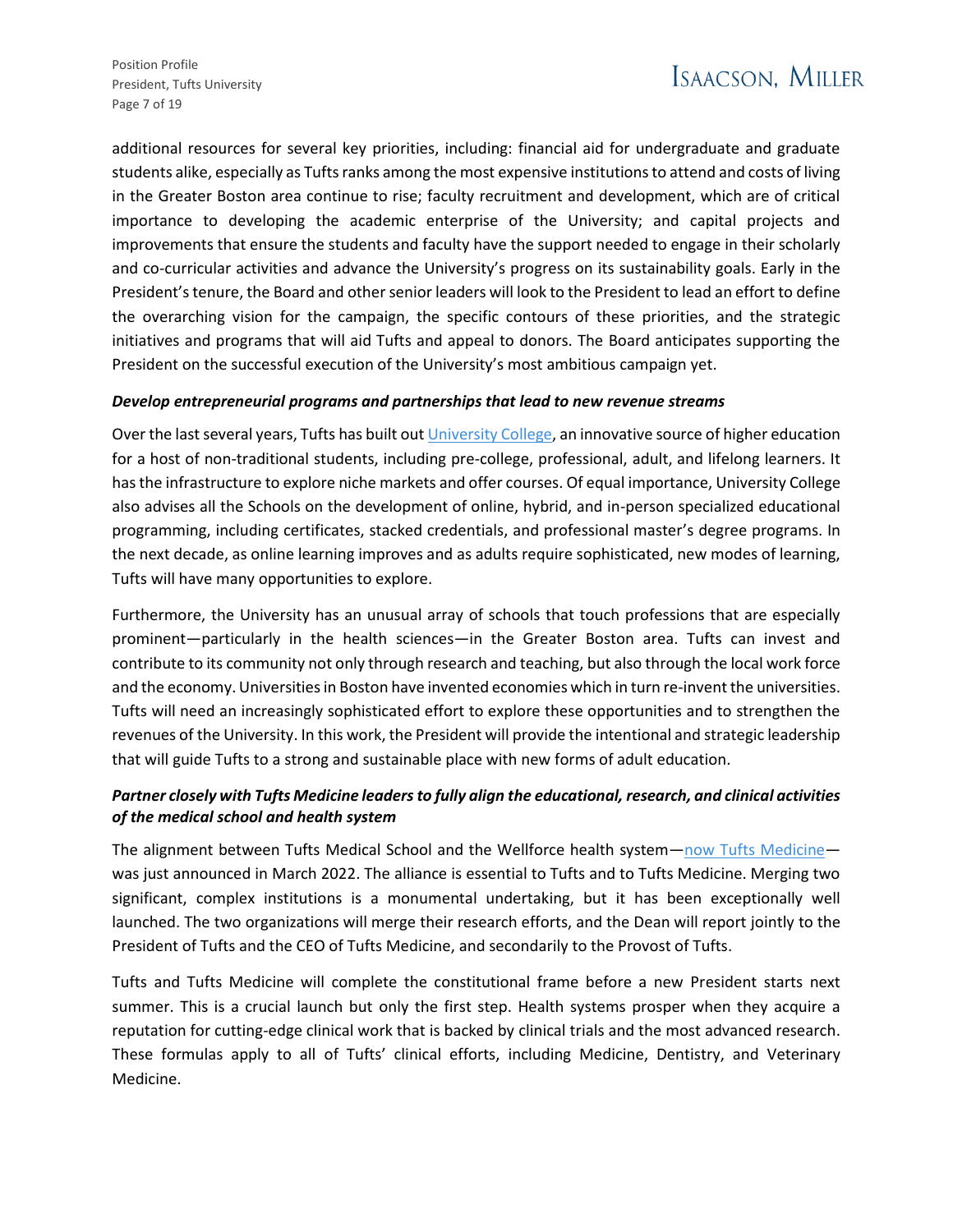"Tufts Medicine" gives the health system an appropriate and competitive brand. Backed by an increasingly prominent medical school, Tufts Medicine will attract physicians and patients and improve the financial position of the health system. If this merger succeeds, it will completely alter the status of medicine at Tufts. The funds flow that results from this alignment is critical for the future prosperity of the Medical School and for the academic profile of the University at large.

To ensure that this effort succeeds, the President must work closely with leadership both at the Medical School and at Tufts Medicine to aid them as they fully align their clinical and research activities. This is a crucial partnership for Tufts, and it will require consistent, presidential leadership.

# *Engage productively with the Medford, Somerville, Grafton, and Boston communities that host the Tufts campuses*

Tufts has attended carefully to its neighbors and host communities. It makes "payments in lieu of taxes," sends its students and faculty out into the community as part of its vision for civic engagement, and concerns itself with each towns' deepest matters. In the recent past, those concerns include Covid-19 and the cost of housing in the Greater Boston Metropolitan area. Tufts, with President Monaco's expertise, took a leadership position in educating the region on the development of Covid-19 protocols and worked closely with the Somerville and Medford Schools to help them adapt. It was a sustained and effective engagement.

Boston, Somerville, and Medford are all prosperous communities, owing in part to the increasing success of technology, biotechnology, and finance in the region. The price of housing has followed. Tufts has attended by developing undergraduate student housing; its largest student housing effort to date is financed and scheduled for construction. That said, limitations on available and affordable housing affect not only the student body, but the broader communities as well. The next President must partner closely with elected and civic leadership to proactively and creatively address this need. The price of housing will stay high for the foreseeable future, and new challenges will undoubtedly emerge, especially with a new MBTA Green Line station opening next to the Medford campus this summer. The next President must continue the Tufts tradition of effective community engagement to meet these challenges as they arise.

### **THE SUCCESSFUL CANDIDATE**

Tufts seeks a leader with the intellectual vision, broad worldview, and personal integrity to inspire the University community to new levels of excellence across its many campuses, schools, and disciplines. Candidates should have a history of organizational leadership, the ability to build and cultivate financial support for the University and its programs, and accomplishment in creating and supporting a climate of community, understanding, engagement, and mutual respect. The Search Committee understands that no single candidate will have all the ideal qualifications, but it seeks candidates with the following experience, abilities, and characteristics:

• Successful experience as a strategic leader of a highly complex organization; the ability to develop and lead strong management teams, delegate responsibility and authority, and execute large and ambitious plans with an entrepreneurial spirit and fiscal responsibility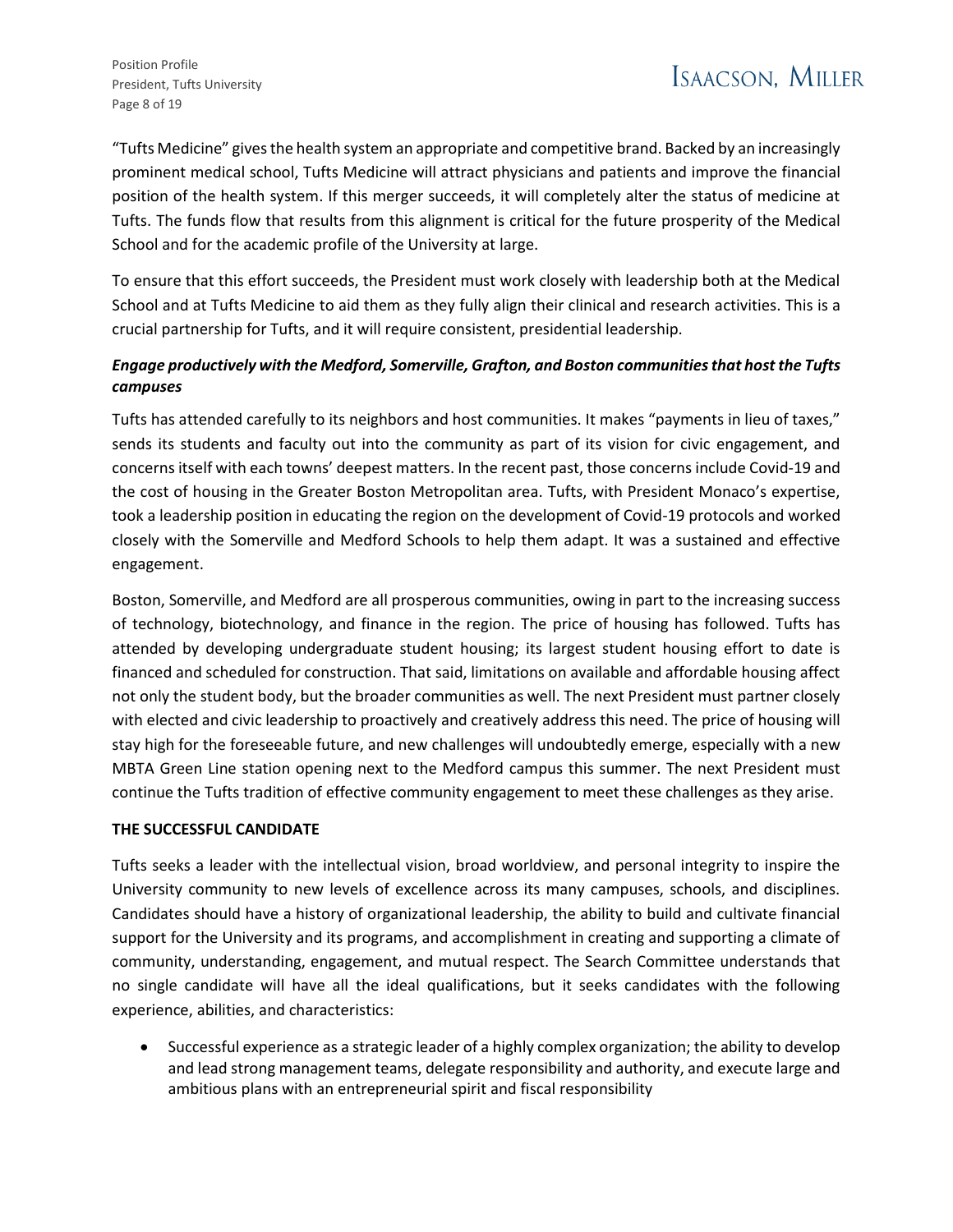Position Profile President, Tufts University Page 9 of 19

# ISAACSON. MILLER

- An unwavering moral compass and commitment to doing what is right
- A highly developed understanding of academic values and culture, including shared governance; a deep appreciation for faculty and scholarly work; a history of support for academic excellence
- A clear commitment to undergraduate and graduate education; enthusiasm for students and an understanding of their needs
- The genuine belief that diversity is essential to improving education; a demonstrated record of success in advancing diversity, inclusion, and racial justice efforts
- A honed talent for managing crises; the capacity to deal with and lead through the unknown
- Experience with and enthusiasm for the complexities of a vibrant health sciences enterprise; an understanding of the challenges and opportunities that come with overseeing clinical operations that provide care to both humans and animals
- Exceptional communication and interpersonal skills; the ability to energize and inspire students, faculty, staff, parents, alumni, trustees, and other external constituencies
- An ability to bring campus constituencies to actionable consensus
- The capacity to represent Tufts compellingly to donors and to lead a constantly improved advancement effort; the ability to energize alumni to support the University at a level consistent with that of other top-tier institutions
- The desire to partner with the communities that surround Tufts' campuses; the ability to share institutional resources with external communities; a commitment to active citizenship
- A well-developed political and diplomatic skill set in order to represent the institution's missions and goals to all internal and external constituencies
- Self-confidence without self-importance; a deep sense of humility; a commitment to the type of service leadership that is a cornerstone of the Tufts identity

### **TO APPLY**

Tufts has retained the national executive search firm Isaacson, Miller to assist in this search. All applications, nominations, and inquiries should be sent in confidence to:

> John Isaacson, Chair Keith Mason, Senior Associate Isaacson, Miller Boston, Massachusetts (617) 262-6500 <http://www.imsearch.com/8358>

*[Equal Opportunity and Nondiscrimination at Tufts University](https://oeo.tufts.edu/policies-procedures/non-discrimination-statement/): Tufts is enriched by the many experiences and perspectives each individual member brings to our community. Tufts does not discriminate in admissions, employment, or in any of its educational programs or activities on the basis of race, color, national or ethnic origin, ancestry, age, religion, disability, sex or gender, gender identity and/or expression, sexual orientation, military or veteran status, genetic information, the intersection of these identities, or any other characteristic protected under applicable federal, state, or local law. Tufts is an equal employment opportunity/affirmative action employer.*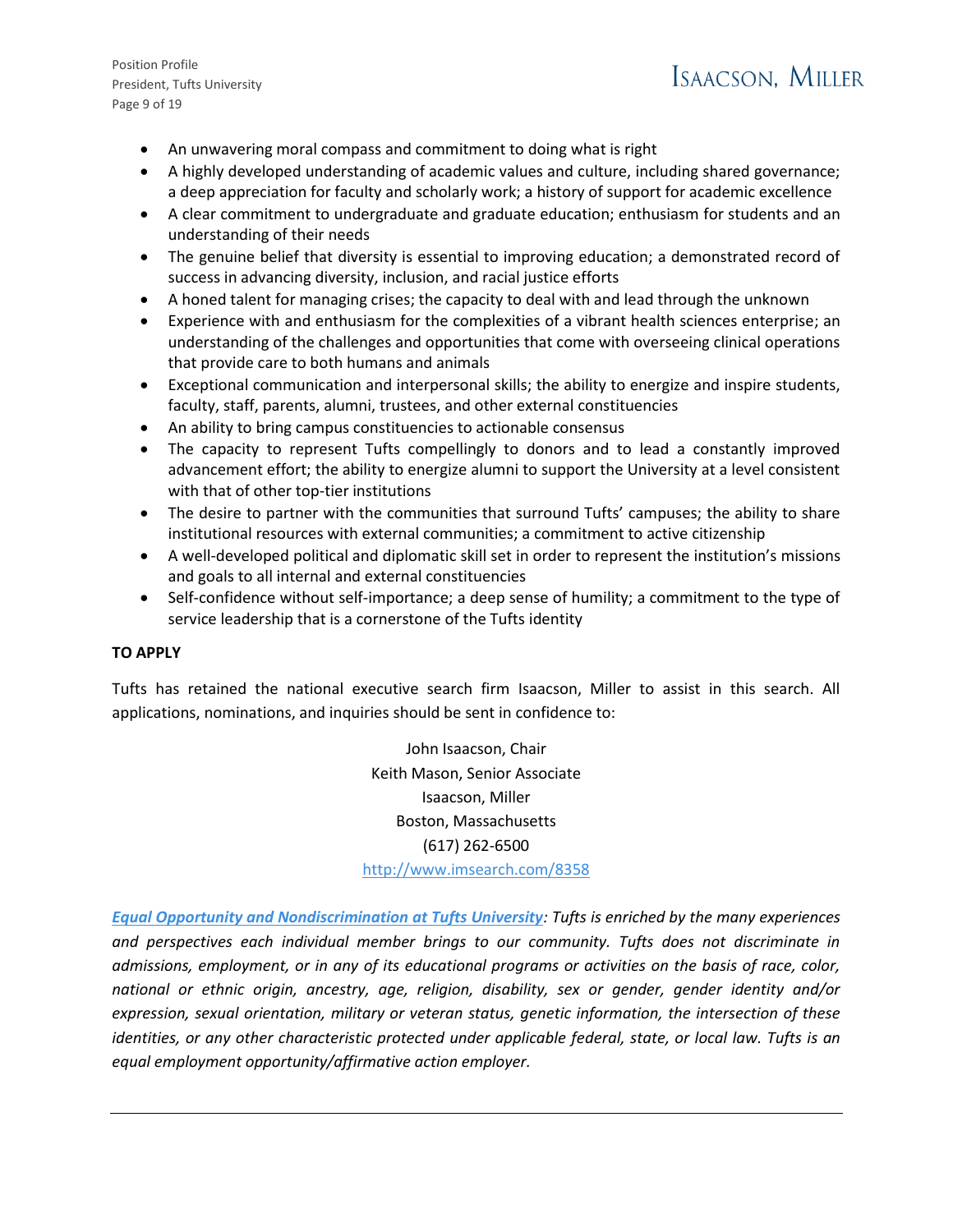#### **ACKNOWLEDGING THE HISTORY OF THE LAND ON WHICH THE UNIVERSITY RESIDES**

Tufts' Massachusetts campuses sit on the ancestral homelands of the Massachusett tribal people, who took their name from the Algonquian term that described the area visible from the Great Hill, now referred to as the Blue Hills, which lie south of present-day Boston. The Massachusett encountered the Nipmuc to the west, the Pawtucket to the north, and the Wampanoag to the south, related peoples who shared mutually intelligible languages. The University acknowledges a responsibility to recognize this history and engage with the descendants and nations who represent the original peoples of what is now eastern Massachusetts.

Over the years, the hill on which Tufts' Medford/Somerville campus is currently centered became known as Walnut Tree Hill. Adjacent to Walnut Tree Hill was Ten Hills Farm, a 600 Acre estate established in 1631 and owned by Massachusetts' first Governor, John Winthrop. Over the next century, the vast majority of Ten Hills Farm was ultimately deeded to Isaac Royall, an Antiguan slave trader, and the farm became a slaveholding plantation. Royall renovated a home and constructed a new building to be the slave quarters. These two structures still stand to this day and are a National Historic Landmark. The quarters housed more than 60 enslaved Africans over a period of four decades. As the University expanded over the past 170 years beyond Walnut Tree Hill, the present-day athletic fields and several academic and administrative buildings currently occupy land that was once Ten Hills Farm.

During the mid-nineteenth century, Charles Tufts, who had acquired most of the land around Walnut Tree Hill, donated 20 acres to the Universalists to form a college, which is now named in his honor. The Universalists at the time were immersed in abolitionist activism. One such Universalist, George L. Stearns, owned the closest home abutting Walnut Tree Hill in Medford. Stearns was among the "Secret Six" who helped support John Brown's rebellion on Harpers Ferry in 1859. The Stearns Estate also served as a way station on the Underground Railroad between 1850 and 1860. Over time, the University acquired the land on which the Stearns Estate once stood, and which is approximately where the Cousens Gymnasium at Tufts is located today.

The University has developed a land acknowledgment committee and has initiated an anti-racism initiative. Through both efforts, the University will support research and learning opportunities that further detail the history and stories of the original inhabitants of the land and those who were enslaved and forced to call it their home.

### **THE ESSENTIAL BACKGROUND: A BRIEF HISTORY OF TUFTS UNIVERSITY**

From the start, Tufts set itself apart from the array of small colleges that emerged in nineteenth century New England. A church elder of the time, writing in the leading Universalist paper, wrote, "We go for universal education of the people—the poor and the rich—the farmer and the mechanic and the seaman, as well as the lawyer, the physician, and the clergyman. Let all the people be educated. The universal diffusion of knowledge is the only safeguard of our republican institutions."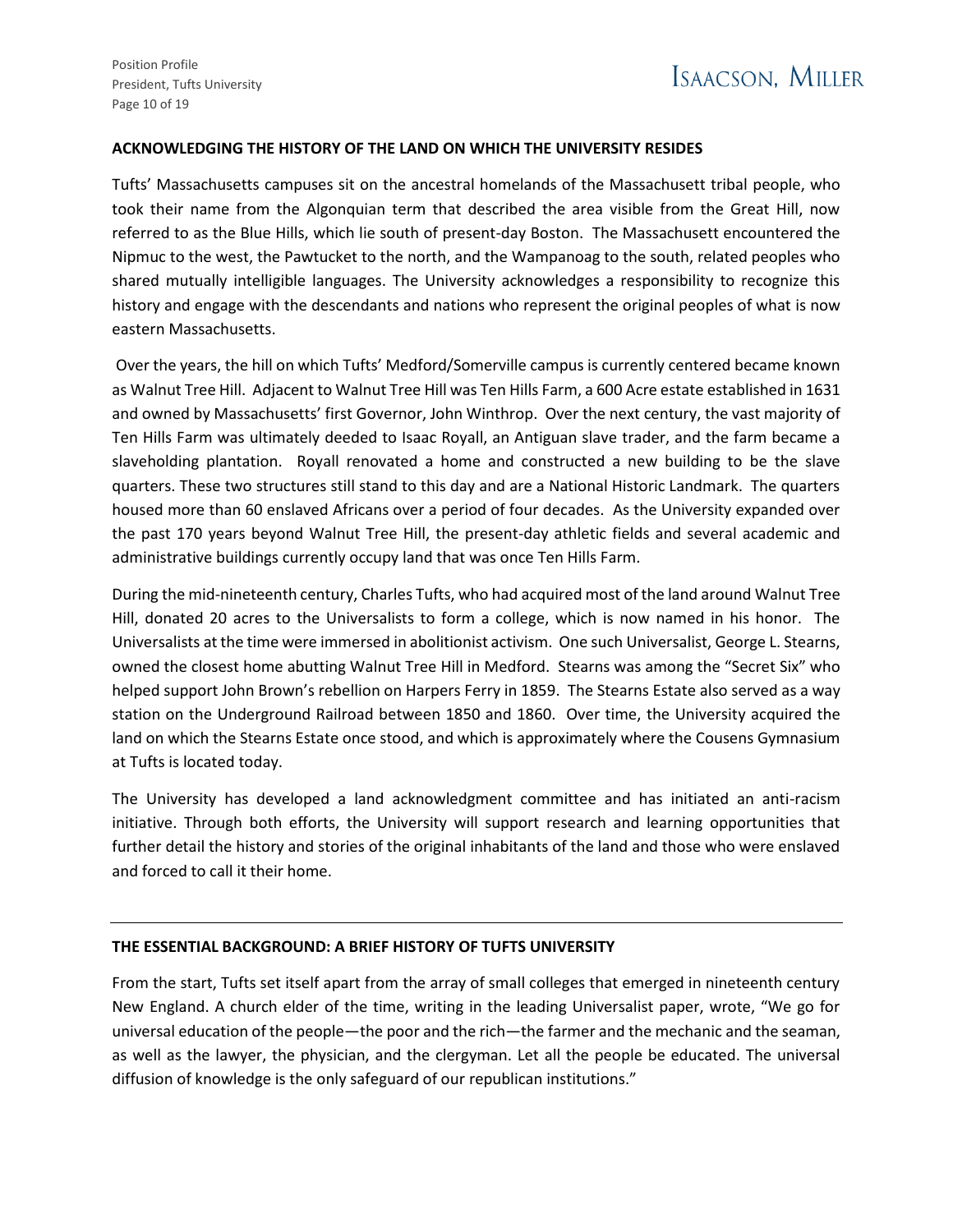The University retained this "republican," civic, activist tradition that educated citizens from all walks of life. It was affordable, practical, and moral. It first attracted an aspirant, regional student body, and it quickly appealed to and welcomed the children of new immigrants.

Early in its history, Tufts founded a medical school (1893) and quickly acquired an engineering school (1898) and a dental school (1899). The University catered to motivated people in the burgeoning America of their time. Tufts remained regional in its recruitment and national in its convictions.

Then, in the 1930s, at a time when America was isolationist and protectionist and the world had turned viciously to fascism and militarism, the University famously founded the Fletcher School. It was an idealistic and determined moment, consistent with the Tufts tradition. It gave the University a strong school and a deeply rooted international and activist tradition. Today, internationalism extends vigorously through the curriculum. International Relations is one of the most popular undergraduate majors and most of the graduate schools have international programs, several in concert with the Fletcher School. International students make up 11 percent of the undergraduate population and, until Covid, Tufts Global [Education](https://students.tufts.edu/tufts-global-education), one of the nation's earliest study abroad programs, engaged nearly half of all Tufts undergraduates. Tufts' international convictions flowed naturally, almost inevitably, from its founding purposes and have now infused the entire university.

By the middle of the twentieth century, a recognizable Tufts emerged. It had a liberal arts core with a classic residential college that competed with the small, idyllic New England liberal arts colleges. It joined NESCAC, the liberal arts college athletic league, and its Medford/Somerville campus, with its brick and stone buildings and 100-year-old oaks, had an appealing look, which it retains to this day. In stark contrast, in Boston, its Medical campus grew on the edge of urban and busy Chinatown and included the city's oldest hospital. Unlike its liberal arts college competitors, Tufts had a significant population of urban commuter students whose families worked hard for tuition, who lived at home, and who could have chosen much larger urban, commuter schools like Boston College, Northeastern, or Boston University. They found at Tufts something hard to find in the American academy: a core liberal arts education in a small university with strong specialties in undergraduate engineering and health sciences that were clearly linked to Tufts' schools of medicine and dental medicine. Students at Tufts were intellectually inspired in the classical mold and practically prepared for the modern world.

In the post war period, Tufts was modestly endowed. It had not recruited wealth and had a limited tradition of philanthropy. Despite genuine financial difficulties, the Board did not encourage fundraising. Its faculty carried a significant teaching load and were expected to do research "in their spare time." It was proud, but in Boston it "lived in the shadow" of its more famous neighbors and rarely competed with them or their peers for students or faculty. Even then, Tufts had a civic soul—it educated mostly firstgeneration students and ceded wealth and fame to other institutions in the region.

The last four Presidents to lead Tufts have built upon the fundamentals they inherited, transforming the University and propelling it forward. Jean Mayer was a global leader in nutrition, an engaging public intellectual, a moral voice, and a daring man. He challenged Tufts to attract the very best students, to raise money, to compete for research dollars, to use its international connections, to grow its health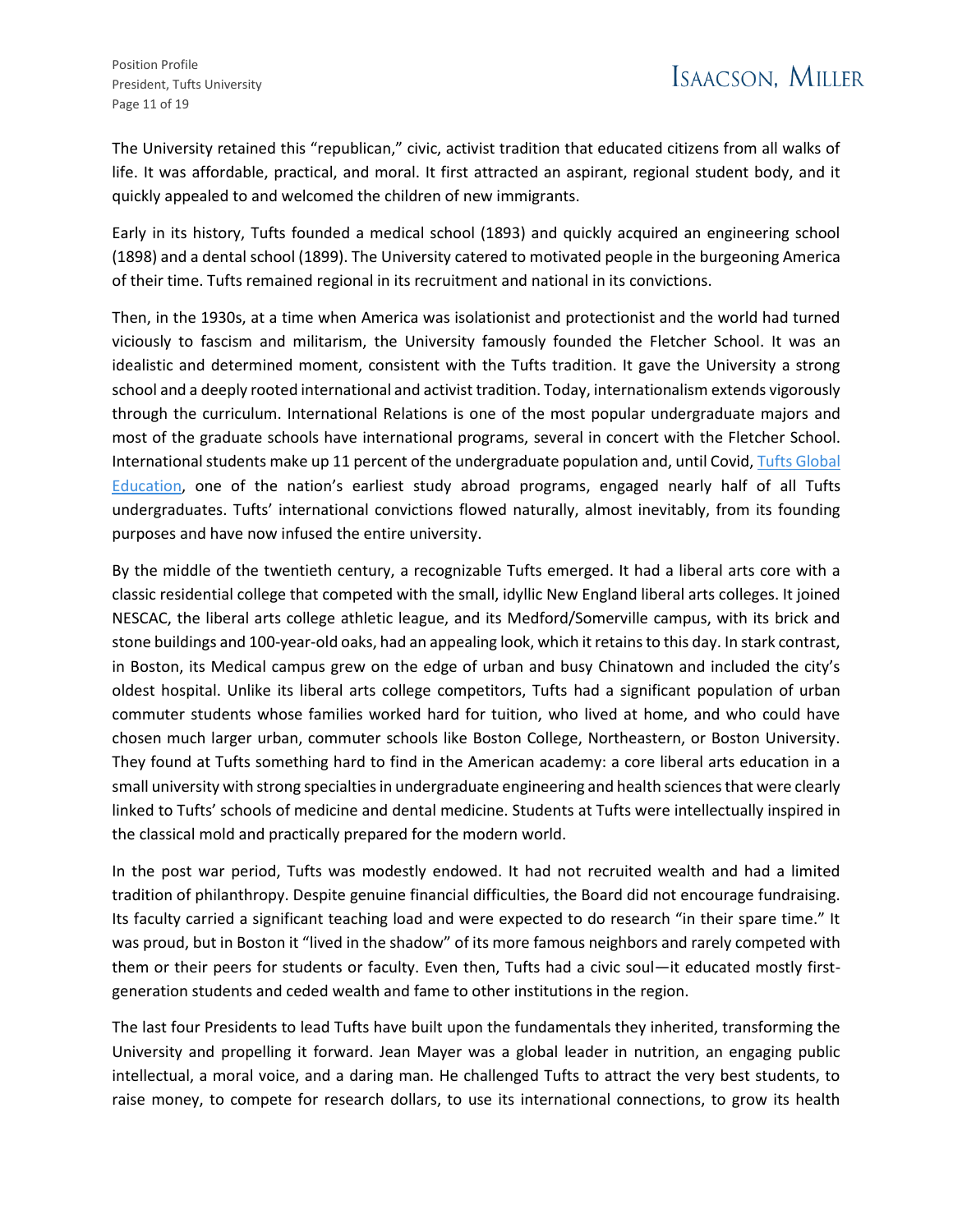sciences footprint, and to spend money. He grew the endowment from \$30 million to \$200 million, completed a \$145 million dollar capital campaign—orders of magnitude larger than any previous Tufts effort—and raised over \$400 million during his tenure as President. He added the Veterinary School, the federal Human Nutrition Research Center on Aging (HNRCA), and the School of Nutrition Science and Policy to the health sciences portfolio. He benefited from state investment in the subway system, which brought the Red Line to Davis Square, a quarter of a mile from the Medford/Somerville campus, suddenly making Tufts part of the Boston student mecca. He moved swiftly and after 16 years left Tufts on an excellent trajectory, having taken significant risks and added substantial debt.

His successor, John DiBiaggio, guided Tufts through the consolidation of the Mayer gains, oversaw steady improvement in student recruitment, helped the University further solidify its financial position, and laid the foundation for even larger-scale fundraising. He also reached out to alumni more comprehensively than ever before, with an eye towards integrating them into the life of the University and allowing them to invest in its future. As a capstone to his presidency and a critical moment in the history of civic engagement at Tufts University, President DiBiaggio secured the \$10 million gift that laid the foundation for the Jonathan M. Tisch College of Citizenship and Public Service.

Lawrence S. Bacow began his tenure as President in 2001. He combined the imaginative and strategic flair of the Mayer era with the fiscal and strategic discipline required by the Tufts trustees. The alumni were prepared, for the right President, to contribute, and they expected to see Tufts take its place among the best universities in the country. Under President Bacow's leadership, Tufts successfully completed its first billion-dollar capital campaign, raising \$1.2 billion during his tenure. The Board recruited its members carefully, attended vigorously to its governance, and was an active participant in fundraising, with current and emeriti trustees giving more than \$421 million to the campaign. Eight gifts were in excess of \$10 million and Tufts received numerous 8 and 9 figure gifts, including naming gifts for the College of Citizenship and Public Service, the Veterinary School, and the Nutrition School.

Most recently, the Board of Trustees appointed Anthony P. Monaco in 2011 to serve as the University's thirteenth President. President Monaco's leadership has been marked by significant academic initiatives, including the acquisition of the School of the Museum of Fine Arts in 2016; [impressive capital](https://access.tufts.edu/construction-capital-programs)  [improvements](https://access.tufts.edu/construction-capital-programs), including the renovation of a significant proportion of buildings across the University's four campuses, and the construction of many new facilities to support scholarly activity and student life; fundraising success, with the *[Brighter World](https://alumniandfriends.tufts.edu/brighterworld/about-campaign)* campaign on track to meet its \$1.5 billion goal by the end of his tenure; and a real commitment to community partnership and civic engagement, perhaps best reflected in the University's commitment to providing free asymptomatic COVID-19 testing to the communities surrounding the Medford/Somerville campus. Beyond this, President Monaco has led the University with an unwavering moral compass and fierce commitment to doing what is right. Under his leadership, the University began making strides toward becoming [carbon-neutral by 2050;](https://sustainability.tufts.edu/sustainability-at-tufts/institutional-environmental-initiatives/carbon-neutrality-planning-at-tufts/) committed resources toward transforming the University into an [anti-racist institution;](https://president.tufts.edu/news/2021/02/17/the-path-to-becoming-an-anti-racist-institution/) and made the decision to [remove the Sackler name](https://now.tufts.edu/articles/tufts-university-remove-sackler-name-medical-school-facilities-and-programs) from Medical School facilities and programs due to the family's association with the opioid epidemic. This moral compass exemplifies the values with which the University was founded.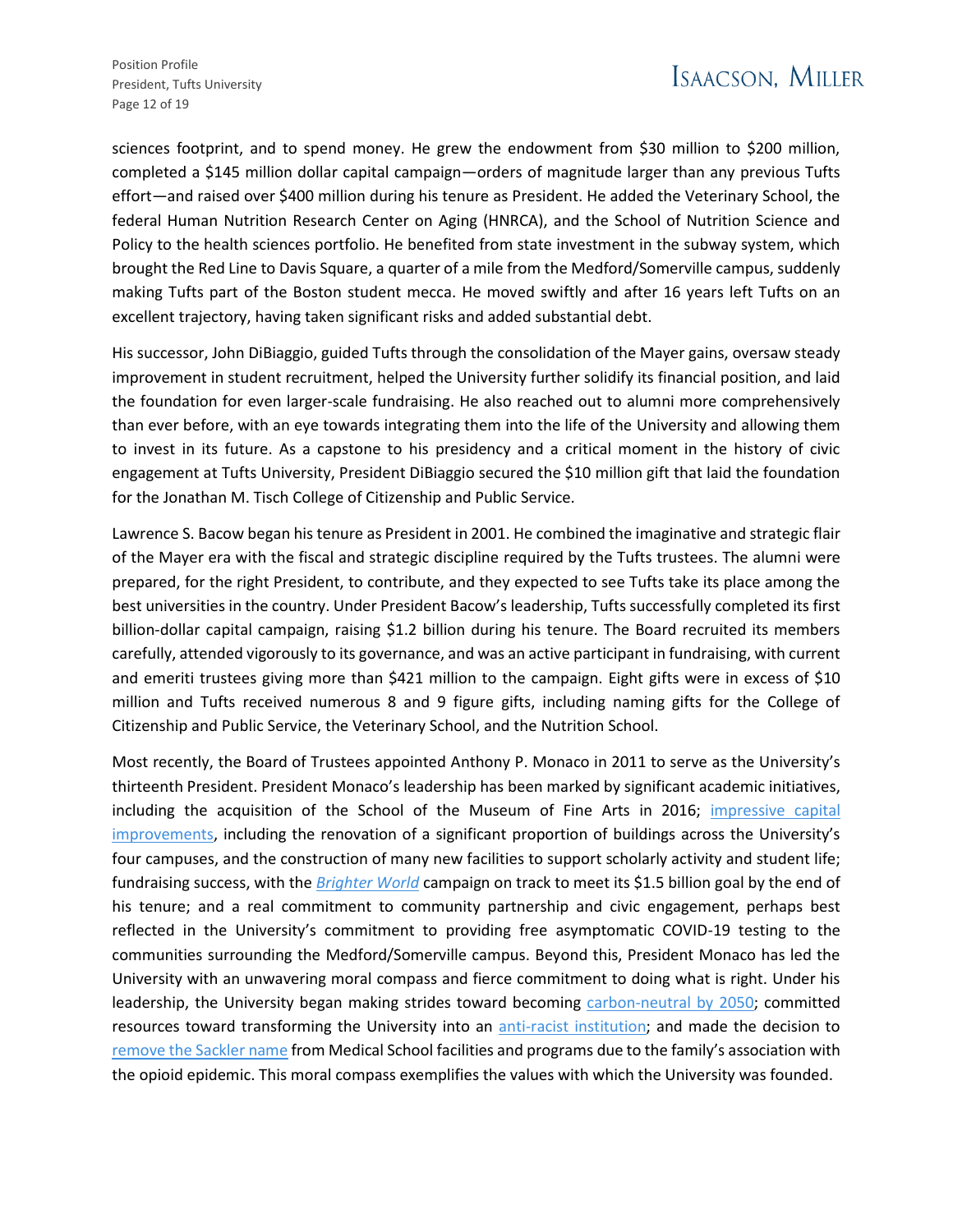#### **THE CURRENT CONTEXT: TUFTS, THE INSURGENT UNIVERSITY**

The modern Tufts reflects both its founding principles and its more recent spirit of growth and innovation. It has achieved a series of strategically important distinctions that were crafted organically from the University's beginnings and given voice in the last half century. These values and distinctions serve as the University's anchor and as the compass for its future.

#### *A Unique Constellation of Schools*

Tufts' unique constellation of schools supports teaching, research, and creative activity across a wide range of disciplines and provides distinctive opportunities for the University's faculty and students to address critical issues.

The historic Medford/Somerville campus is home to the **School of Arts and Sciences**, which traces its origins back to the University's founding; the [School of Engineering;](https://engineering.tufts.edu/) the [Fletcher School,](https://fletcher.tufts.edu/) the oldest school in the United States dedicated solely to graduate studies in international affairs; and the Tisch College of [Civic Life,](https://tischcollege.tufts.edu/) a national leader in civic education and engagement with programs that cut across the University. The School of Arts and Sciences enrolls approximately 81 percent of Tufts' undergraduates, with the remainder in the School of Engineering. The Dean of [University College](https://universitycollege.tufts.edu/) is based on the Medford/Somerville campus, but related faculty and programs are dispersed across the University.

Tufts also has highly varied health sciences schools in downtown Boston and Grafton; each has built on its strengths and achieved enviable distinction despite an overall modest capital base. The [School of](https://medicine.tufts.edu/)  [Medicine](https://medicine.tufts.edu/) has developed outstanding programs in medical education and in select key areas of research, though it remains undercapitalized and is, like its peers around the country, challenged by the research funding environment. The recently announced alignment between the School of Medicine and Wellforce health system—[now Tufts Medicine](https://now.tufts.edu/2022/03/01/wellforce-health-system-changes-its-name-tufts-medicine)—will provide greater access to research and clinical opportunities, as well as new resources for the school. The [School of Dental Medicine](https://dental.tufts.edu/) has exceptionally strong predoctoral and graduate programs and generates consistent clinical revenue, which allows it to reinvest in research. The [Friedman School of Nutrition Science and Policy](https://nutrition.tufts.edu/) and the [Human Nutrition Research Center](https://hnrca.tufts.edu/)  [on Aging](https://hnrca.tufts.edu/) are national and international exemplars that aim to improve the nutritional health and well-being of populations throughout the world. The [Graduate School of Biomedical Sciences](https://gsbs.tufts.edu/) provides outstanding graduate biomedical science education and facilitates relevant and critical research with an emphasis on interdisciplinary work among biomedical faculty and students across the University-wide scientific community. Located in Grafton, MA, the [Cummings School of Veterinary Medicine](https://vet.tufts.edu/)—the only school of veterinary medicine in New England and one of only five private veterinary schools in the nation—has built a strong revenue-producing clinical program, attracted considerable private support, and developed an impressive institutional culture and program.

Located alongside the Museum of Fine Arts in Boston's Fenway neighborhood, the **School of the Museum** [of Fine Arts](https://smfa.tufts.edu/) (SMFA) is a distinctive studio art school born of a unique proposition: an alliance between a major museum, a top-ranked research university, and the oldest art school in the country. Founded in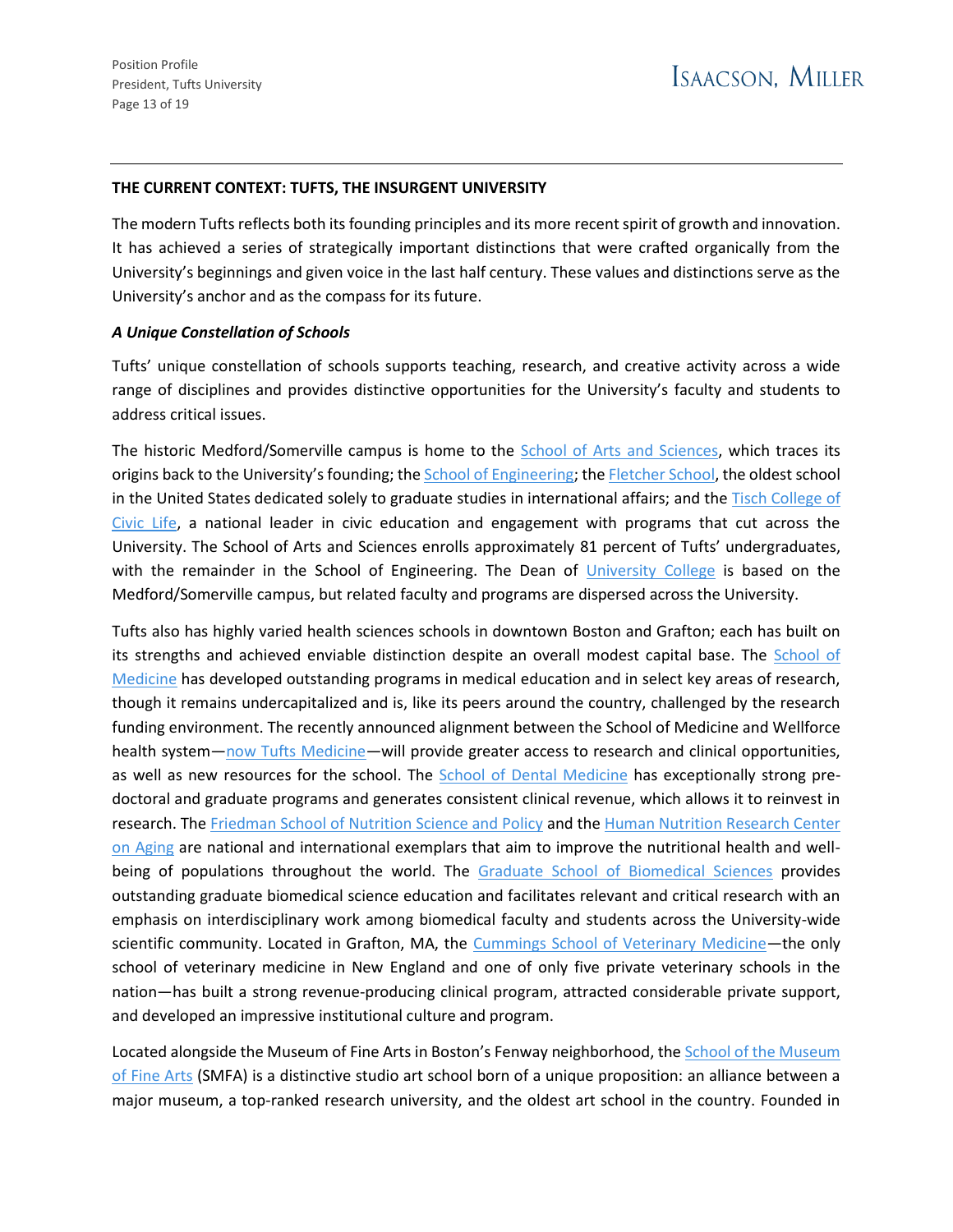1876, the school was conceived at the same time as the Museum of Fine Arts itself. In 1945, the SMFA began granting accredited degrees through a partnership with Tufts, a relationship that continued until 2016, at which time the school was formally acquired by Tufts. From the beginning, the SMFA was intended to be a school of art; it is not simply a technical institute, but a school dedicated to the exploration of ideas through the development of visual literacy and expression.

## *The Student Profile and Experience*

Tufts has been a nurturing community throughout its history, recognized for its collegiality and intimacy. It has grown over the years in size and scope, but it retains its essential scale. It has built campuses, facilities, and community, encouraging small classes and rich programming that tie students and faculty together. As the student population has grown and diversified in recent years, Tufts is working to ensure that all students enjoy a common Tufts experience, feel a sense of belonging on campus, and have opportunities to engage with communities beyond campus and around the world.

Reflecting this growth and commitment to student support, Tufts has built remarkable organizational strength in admissions and invests heavily in financial aid for undergraduate, graduate, and professional students. Although there is still more work to be done in this area, undergraduate financial aid funded from university resources increased from \$54 million in FY 2013 to approximately \$120 million in the FY 2023 forecast. Tufts' selectivity (9 percent for the class of 2026) and yield (51 percent for the class of 2025) improved markedly in the last decade, and the University is now a first choice for many outstanding undergraduate applicants. The graduate and professional schools are highly varied in their selectivity. The University is committed to ensuring that it can attract and retain the very best students at all levels, regardless of background, and it seeks to further enhance resources for financial aid.

Life outside the classroom is as vigorous as the academic program. Lectures, cultural events, and athletic opportunities abound, serving a diverse community of students from over 100 different countries. There are more tha[n 300 active student organizations,](https://admissions.tufts.edu/discover-tufts/life-at-tufts/student-organizations/) and 9 percent of Tufts students participate i[n Greek Life.](https://students.tufts.edu/student-affairs/residential-life/campus-housing/fraternity-and-sorority-life) Tufts offers particularly strong opportunities for students at all levels to learn by engaging in civic life, from the [Tufts Civic Semester program](https://tischcollege.tufts.edu/education/tufts-civic-semester) for incoming undergraduates to the [service-learning requirement](https://medicine.tufts.edu/local-global-engagement/tusm-community/community-service-learning/community-service-curricular-requirements) for all MD candidates. The University offers [28 Division III varsity athletic teams](https://www.gotuftsjumbos.com/landing/index) that compete in the New England Small College Athletic Conference (NESCAC), as well as many popula[r club sports.](https://www.gotuftsjumbos.com/information/Club_Sports_Home/Index)

While there is no singular Tufts student identity, students tend to be remarkably kind, decidedly engaged in their communities, oriented to activism, and high-achieving yet not overly competitive. Tufts has always attracted outstanding students broadly interested in politics, economics, and international relations given its historic strengths in civic life and global engagement. Reflecting these strengths, the University is one of the nation's top producers of [Fulbright Scholars.](https://now.tufts.edu/2022/03/02/11-tufts-students-and-recent-alumni-nab-fulbright-scholarships)

### *Scholarly Reputation and Research Portfolio*

Over the last two generations, Tufts has fundamentally raised its scholarly and research aspirations. It has invested resources in faculty and research facilities, substantially raised its academic standards, competed aggressively, and built a more scholarly university. Tufts recruits faculty from the finest graduate programs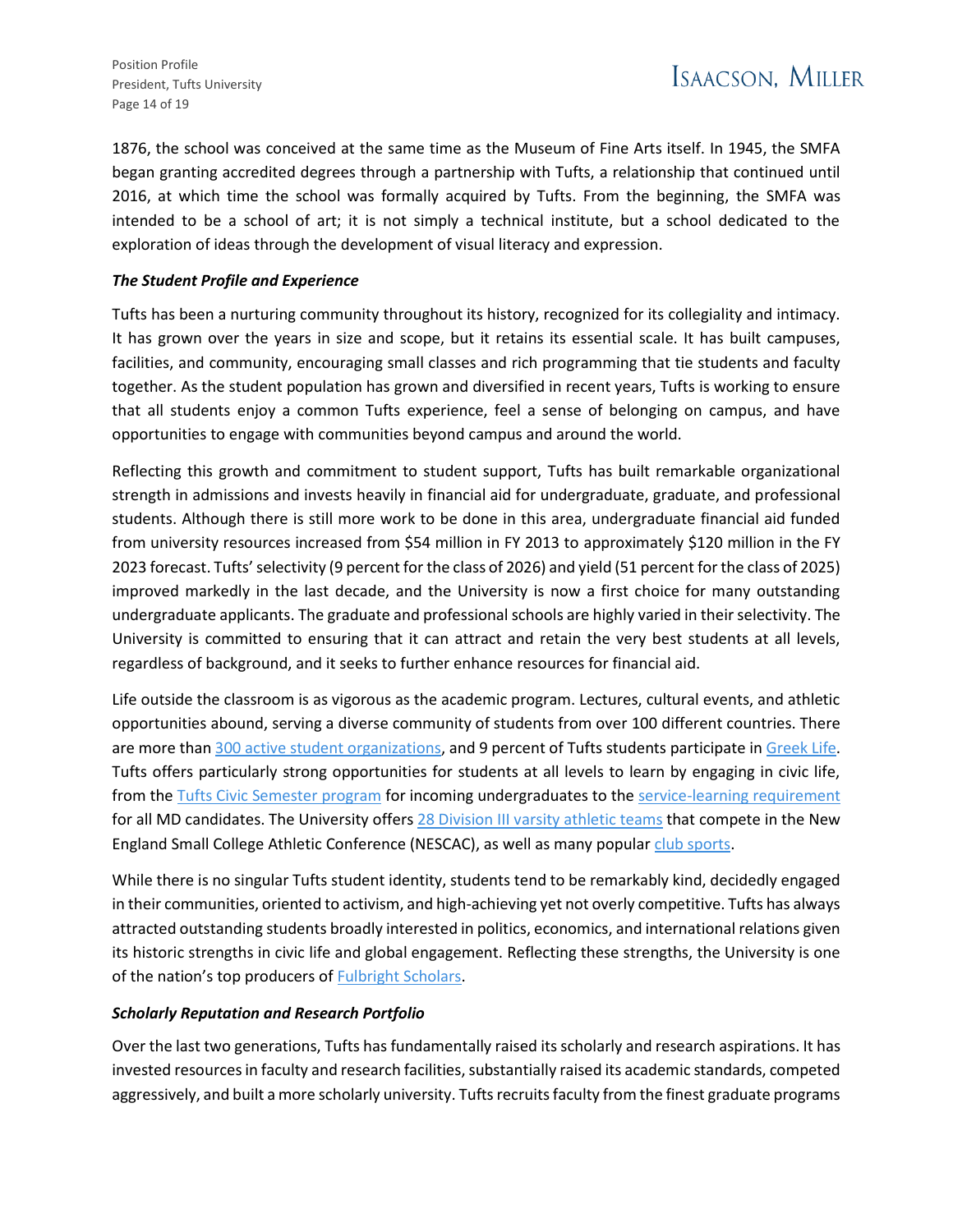and attracts top candidates from across the country. They come to campus knowing they will join a student-centered learning environment that also provides the support and encouragement to produce the highest quality research, address social issues, and enrich public life.

Recognizing that solutions to many of the great challenges of the 21st century will require collaborations across traditional academic disciplines and among Tufts' schools, the University has been working to assess and strengthen Tufts' work in critical thematic areas. Investments in faculty development through enhanced information technology support, high performance computing infrastructure, and *[Tufts](https://viceprovost.tufts.edu/tufts-springboard)  [Springboard](https://viceprovost.tufts.edu/tufts-springboard)*—an intramural grant program designed to stimulate high impact research, scholarship, and educational initiatives that have an explicit plan leading to extramural funding—contribute to Tufts' trajectory as an increasingly competitive international research university. Sponsored research, fueled by faculty recruitment and new facilities, has grown incrementally but steadily, from \$162 million in FY 2013 to \$200 million today, and it will further grow to approximately \$250 million once the Medical School and [Tufts Medicine](https://now.tufts.edu/2022/03/01/wellforce-health-system-changes-its-name-tufts-medicine) are fully aligned. 1580 faculty members hold appointments at the University, of whom 995 are full-time. Since 2017, the faculty have been represented by the [Faculty Senate,](https://facultysenate.tufts.edu/) which provides input on university-wide plans and policies, fosters collaboration among the schools, and consults with the President, Provost, and Deans to offer recommendations on matters of administration.

#### *Commitment to Diversity, Inclusion, and Anti-racism*

Tufts has always aimed to be diverse and inclusive. The Universalist founders envisioned an institution that would embrace those at the margins of society and offer admission to students from all cultures, religions, ethnicities, and socioeconomic backgrounds. Today, Tufts' commitment is based on the conviction that diversity is essential for academic excellence and that an inclusive environment helps position students to engage, compete, and lead in a rapidly globalizing world. The University appreciates that inclusive diversity enriches both the educational experience and the social and cultural environment. Like many campuses, the substantial increase in racial, ethnic, and socioeconomic diversity among students introduces new opportunities for appreciating difference and stimulating learning.

Most recently, the University expressed its commitment to diversity and inclusion through a universitywide [initiative to make Tufts an Anti-Racist Institution.](https://president.tufts.edu/news/2021/02/17/the-path-to-becoming-an-anti-racist-institution/) In this initiative, more than 100 students, faculty, and staff worked for seven months across five separate workstreams—Institutional Audit and Targeted Action; Campus Safety and Policing; Public Art; Compositional Diversity; and Equity and Inclusion—to audit the status quo, identify possible solutions, and make recommendations "to find and eradicate any structural racism at Tufts and to take the steps necessary to become what every member of our community would view as an anti-racist institution." The broader community contributed to this initiative through feedback sessions, focus groups, and small discussions. The five work streams contributed more than 180 recommendations to the senior leadership team and the Diversity and Inclusion Leadership Council for consideration. The leadership team is committing at least \$25 million of university resources over five years to support these efforts and execute as many of these recommendations as possible. Additionally, the University has embarked on a robust [process to understand and address how anti-](https://president.tufts.edu/news/2022/01/20/addressing-antisemitism-at-tufts/)[Semitism manifests at Tufts.](https://president.tufts.edu/news/2022/01/20/addressing-antisemitism-at-tufts/) The University is working to implement a number of recommendations that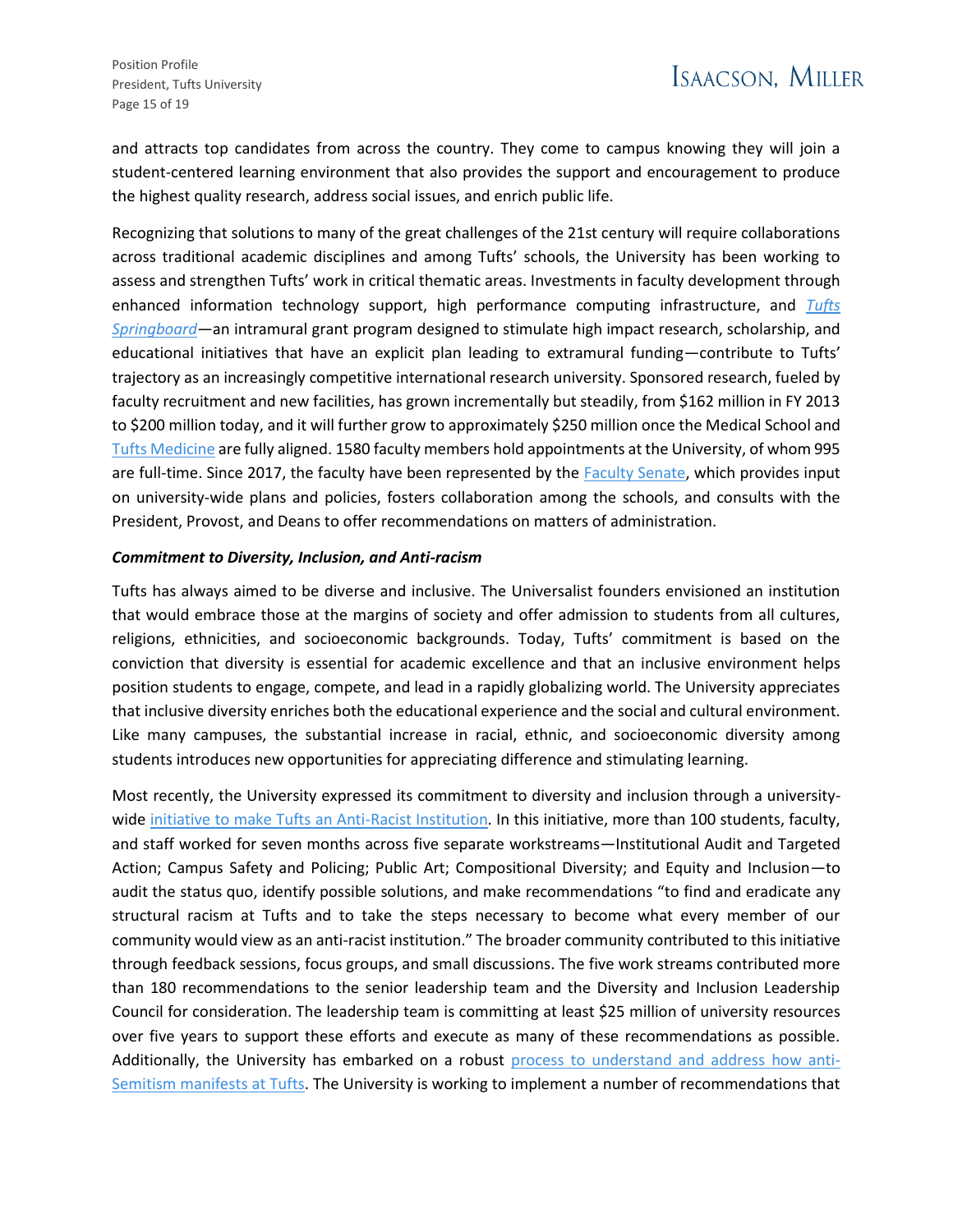Position Profile President, Tufts University Page 16 of 19

have emerged from this process. Many schools followed the University's lead and established Strategic Plans to set their own Diversity, Equity, Inclusion, and Justice agendas.

#### *Active Citizenship*

All of Tufts' schools are committed to producing students who will make a difference in the world. At Tufts, this aspiration is defined as "[active citizenship](https://provost.tufts.edu/active-citizenship/)," the direct descendant of the "republican citizen" envisioned by its founders. Tufts has had a focal point for undergraduate civic service since the 1950s in the student-run [Leonard Carmichael Society,](https://tuftslcs.com/) which engaged Tufts students in civic activity long before it was a national trend. The University established the uniqu[e Jonathan M. Tisch College of Civic Life](https://tischcollege.tufts.edu/) in 2000 to strengthen research and practice related to active citizenship across all campuses. Tisch College provides students and faculty with funding, training, consulting, and a variety of special programs. While it does not award degrees, it has played an important role in developing an undergraduate major in civic [studies](https://tischcollege.tufts.edu/civic-studies) and in supporting curricula across all the schools. It is also a national leader in scholarly research on civic engagement. The initiative grows naturally from Tufts' history and helps anchor the modern definition of the University.

#### *Global Engagement and Impact*

Tufts has a longstanding global identity that reaches into every part of its four Massachusetts campuses and the [Tufts European Center](https://europeancenter.tufts.edu/) in Talloires, France. The University enrolls significant populations of international students at both the undergraduate and graduate levels; these students enrich the community with their diverse experiences and perspectives. At the undergraduate level, international relations has long been one of the University's most popular majors. Almost half of all undergraduate students [study abroad,](https://global.tufts.edu/students/study-abroad) and opportunities for experiential learning and research thrive through the [Institute for Global Leadership.](https://www.tuftsgloballeadership.org/) At the graduate level, the [Fletcher School](https://fletcher.tufts.edu/) is one of the most respected schools of international affairs in the country. Each of the graduate schools at Tufts is also deeply involved in global activities that expose students to the rigors and challenges of a diverse world. Tufts seeks not just to know the world but to shape it through the contributions of its faculty and students into an increasingly diverse and connected global society.

#### *Strength in sustainability, environmental sciences, and policy*

With a longstanding commitment to sustainability and a focus on educating future leaders in the field, Tufts has long been a pioneer in environmental sciences and policy. Since 1973 it has been 'educating practical visionaries' through its master's programs in the Department of Urban and Environmental Policy [and Planning.](https://as.tufts.edu/uep/) In 1984, the [Environmental Studies Program](https://as.tufts.edu/environmentalstudies/) was one of the first multidisciplinary environmental programs in the United States. Tufts was the birthplace of [University Leaders for a](https://ulsf.org/)  [Sustainable Future](https://ulsf.org/) and lead signatory of the 1990 Talloires Declaration, which articulated the responsibility of universities to address environmental issues. Most recently, the University announced its commitment and has made strides toward [achieving carbon neutrality](https://sustainability.tufts.edu/sustainability-at-tufts/institutional-environmental-initiatives/carbon-neutrality-planning-at-tufts/) on the Medford/Somerville campus by 2050.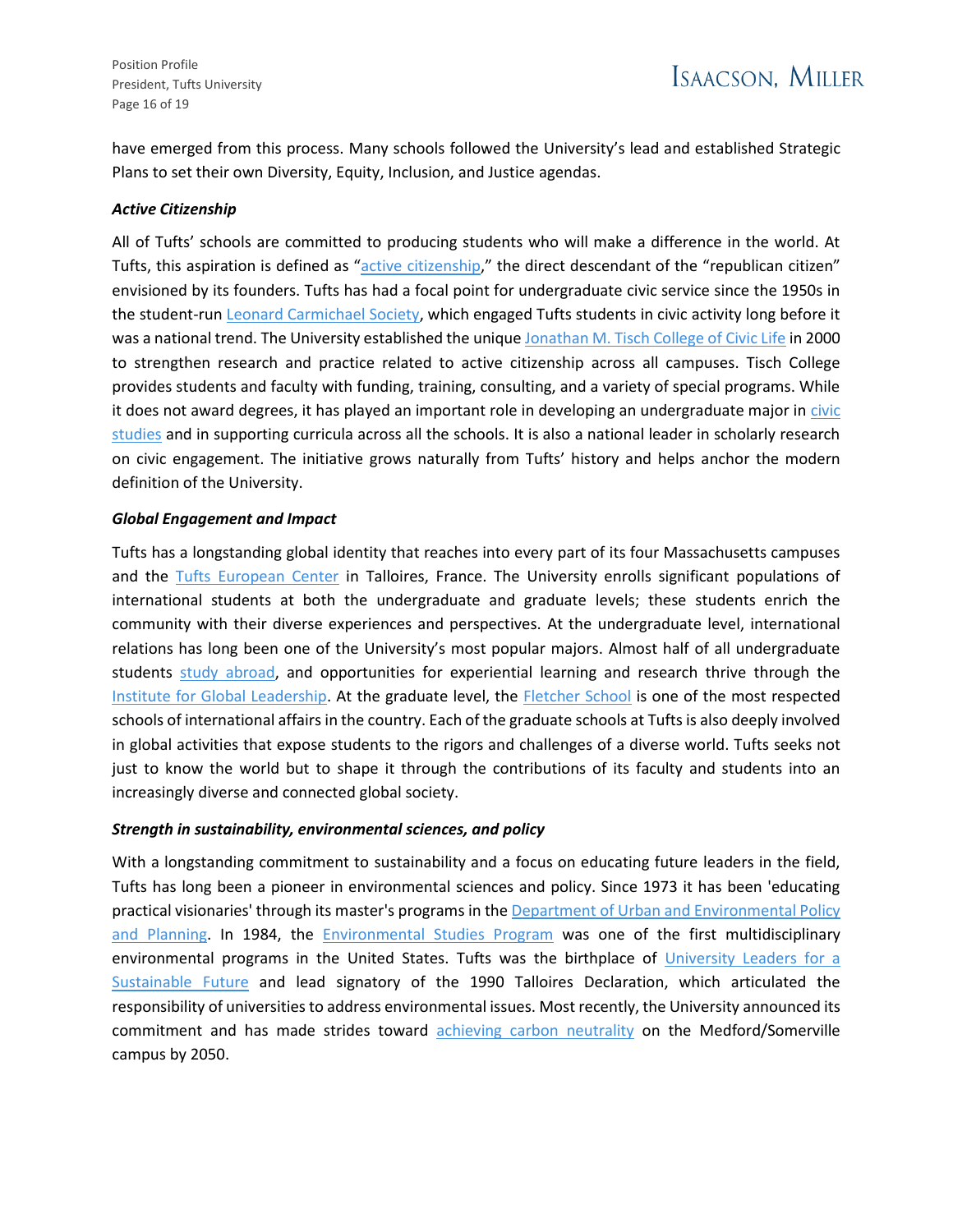## *Brighter World: The Campaign for Tufts*

Launched publicly in November 2017, *[Brighter World: The Campaign for Tufts](https://alumniandfriends.tufts.edu/brighterworld/about-campaign)* is a \$1.5-billion comprehensive fundraising campaign with the aim to strategically bolster the Tufts experience and strengthen the University's international leadership in higher education. Drawn from institutional needs identified through th[e T10 strategic plan,](https://provost.tufts.edu/wp-content/uploads/Tufts-Strategic-Plan-Full-Report-web.pdf) gifts to the campaign help Tufts to achieve goals broadly defined by three over-arching priorities: Transformative Experiences, Research and Innovation, and Global Impact.

Inspiring a worldwide community of campaign volunteers—the largest in the University's history— *Brighter World* marks an enduring shift in Tufts philanthropy. To date, approximately \$1.4 billion has been raised toward the campaign, and the University is on track to raise the remainder before the next President arrives on campus in the summer of 2023.

### *Alumni Engagement*

In 1860, four short years after the first class graduated from Tufts, a group of graduates formed Tufts University Alumni Association. Today, Tufts' more than 100,000 living alumni honor the quality of their University experience and the depth of the friendships they formed there. They give their time and expertise to Tufts as members of the Board of Trustees, as leaders of the [Alumni Association,](https://alumniandfriends.tufts.edu/) as leaders of regional associations and alumni networks, as career mentors to students and fellow alumni, and as ambassadors to prospective students and their families. The alumni enjoy 60 active [alumni chapters](https://alumniandfriends.tufts.edu/join-our-community/regional-chapters) and 24 [shared interest groups,](https://alumniandfriends.tufts.edu/join-our-community/shared-interest-groups) each part of a recent increase in alumni outreach and engagement efforts.

### *Organization and Finance*

Tufts has an annual operating budget of approximately \$1 billion, including \$200 million in sponsored research and contracts funding, which will increase to approximately \$250 million once the Medical School and Wellforce health system—[now Tufts Medicine](https://now.tufts.edu/articles/wellforce-health-system-changes-its-name-tufts-medicine)—are fully aligned.

The University operates under a Responsibility Centered Management (RCM) budget model. Certain administrative functions—for instance, facilities, information technology, finance, legal, marketing and communications, advancement, and human resources—are managed centrally. Most of the costs of these services are allocated back to each school and funded with each school's revenues. The budget is developed collaboratively through a process in which each school works with the central administration to evaluate revenues, expenses, and investments. Most schools break even or operate with modest budget surpluses. The SMFA is forecast to come out of the deficit the University inherited with its acquisition, and the Medical School is forecast to come out of a long-standing deficit by FY 2026.

Tufts' net assets total \$3.6 billion, which includes an endowment of \$2.7 billion, from which it annually draws approximately 5 percent to contribute to the annual budget. Tufts has a younger culture of philanthropy than many of its peer institutions, and as a result its endowment is lower on a per-student basis than many universities with which it competes for students and faculty.

Reflecting its reliance on tuition revenue, Tufts is among the most expensive universities in the country. The estimated cost of attendance for undergraduate students (tuition, room and board, and fees) for the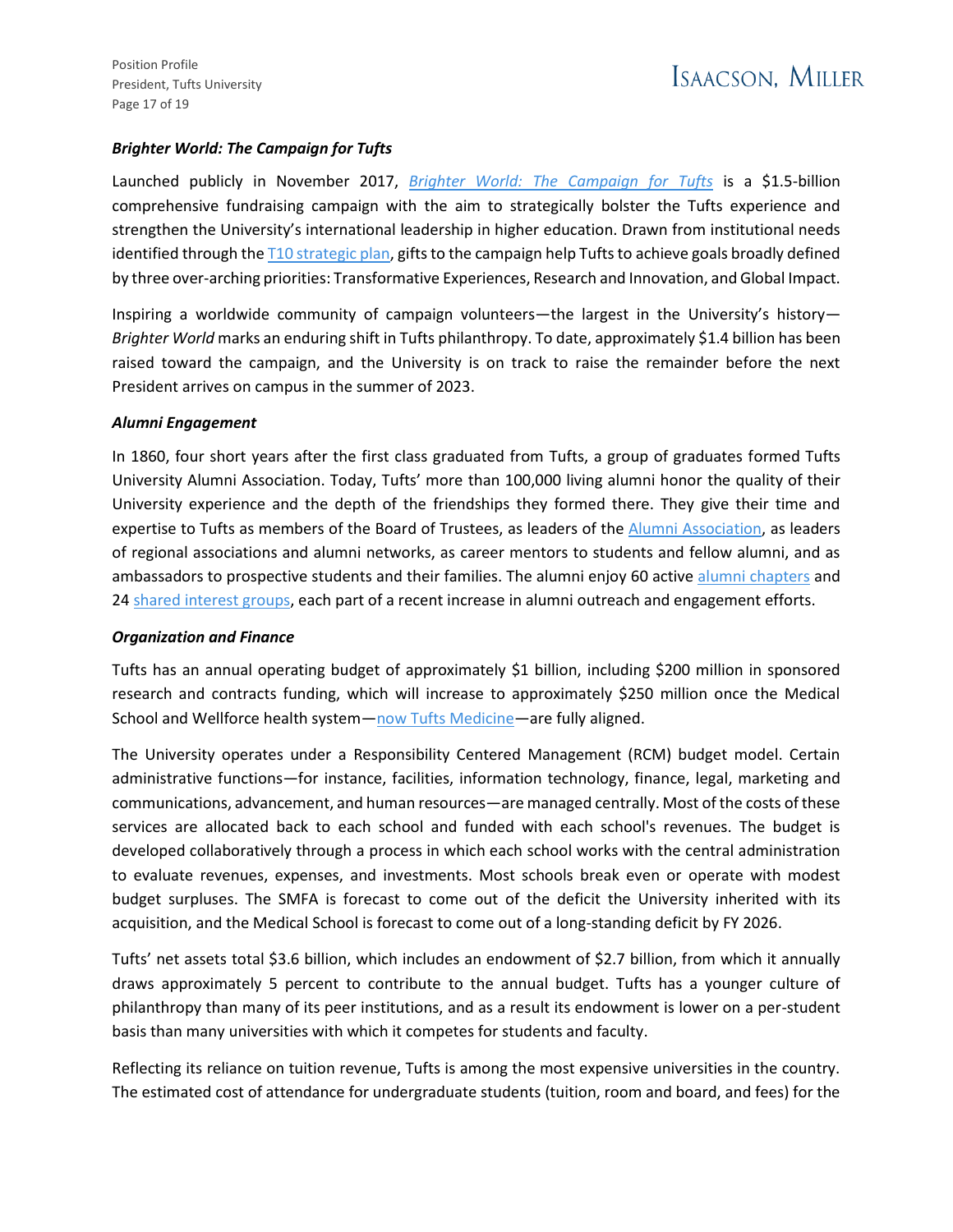Position Profile President, Tufts University Page 18 of 19

2022-23 academic year tops out at \$82,034. Tuition discount rates have risen only modestly and are approximately 22-23 percent. While the University is need-aware in its admissions process, it meets 100 percent of the demonstrated financial need of every admitted undergraduate student, regardless of citizenship status. As a result, Tufts' market power remains significant, and the University continues to attract robust applicant pools across all its schools.

To finance key capital projects, the University recently [completed a \\$250 million bond offering;](https://now.tufts.edu/articles/tufts-issues-250-million-bonds-build-new-housing-enhance-infrastructure) as the bond was offered, the University received financial ratings of AA- and Aa3, both with a stable outlook, from Standard & Poor's and Moody's, respectively. Both agencies noted the University's stable operating performance, solid management, and national and international reputation for excellence. The University now holds \$967 million in long-term debt.

Tufts is in its best financial position in recent history. Each major financial indicator is either on target or better. Its operating result this year significantly exceeds the margin target and budgets for FY 2023 and forward are forecast to reach the 3 percent target established by the Board of Trustees in 2019.

| <b>Financial Indicators</b>            | <b>FY 2020</b><br><b>Actual</b> | FY 2021<br><b>Actual</b>                                  | <b>FY 2022</b><br><b>Budget</b> | <b>FY 2022</b><br><b>Actual/Forecast</b>                   | <b>FY 2023</b><br><b>Budget</b> |
|----------------------------------------|---------------------------------|-----------------------------------------------------------|---------------------------------|------------------------------------------------------------|---------------------------------|
| Operating Result (\$M)<br>Unrestricted | 10.9                            | 30.2 result<br>$<$ 10.8> Federal \$<br>19.4 wo Federal \$ | 10.9                            | 50.0 forecast<br>$<9.2$ > Federal \$<br>40.8 wo Federal \$ | 35.0                            |
| Fundraising (\$M)                      | 169.7                           | 148.2                                                     | 160.0                           | 152.8 (4/30)                                               | 160.0<br>Preliminary            |
| Endowment (\$B)                        | 1.9                             | 2.7                                                       | 2.4                             | 2.7(3/31)                                                  | 2.8                             |
| Long-term debt (\$M)                   | 745                             | 981                                                       | 967                             | 967                                                        | 952                             |
| Net Assets (\$B)                       | 2.7                             | 3.5                                                       | 3.2                             | 3.6                                                        | 3.7                             |
| Long-Term Debt Ratings<br>Moody's/S&P  | $Aa2/AA-$                       | Aa3/AA-                                                   | Aa3/AA-                         | Aa3/AA-                                                    | Aa3/AA-                         |

The financial indicators chart below represents the University's chief benchmark of financial health:

Enrollment growth, selectivity improvements, cultivating an appropriately sized faculty, research expansion, creating strategic areas of growth, high quality clinical operations, and an exceptionally strong brand move the University forward. Having weathered changes and costs related to the pandemic, but also mindful of the effects of the geopolitical environment, financial markets and inflation, the University's financial position has allowed leadership to enhance planning to respond to the moment.

### *Facilities and Capital Improvements*

While investing in its people is central to Tufts' strategic goals and continued success, so is investing in state-of-the-art facilities to support the work of faculty and students. On the Medford/Somerville campus, th[e Joyce Cummings Center](https://provost.tufts.edu/joyce-cummings-center/) was completed last fall. Located on College Avenue next to a new MBTA Green Line subway station that will connect the campus even more directly to downtown Boston and the Fenway, the Cummings Center is a multidisciplinary facility that houses computer science, mathematics, economics, the Center for Applied Brain and Cognitive Sciences, and facilities for the School of